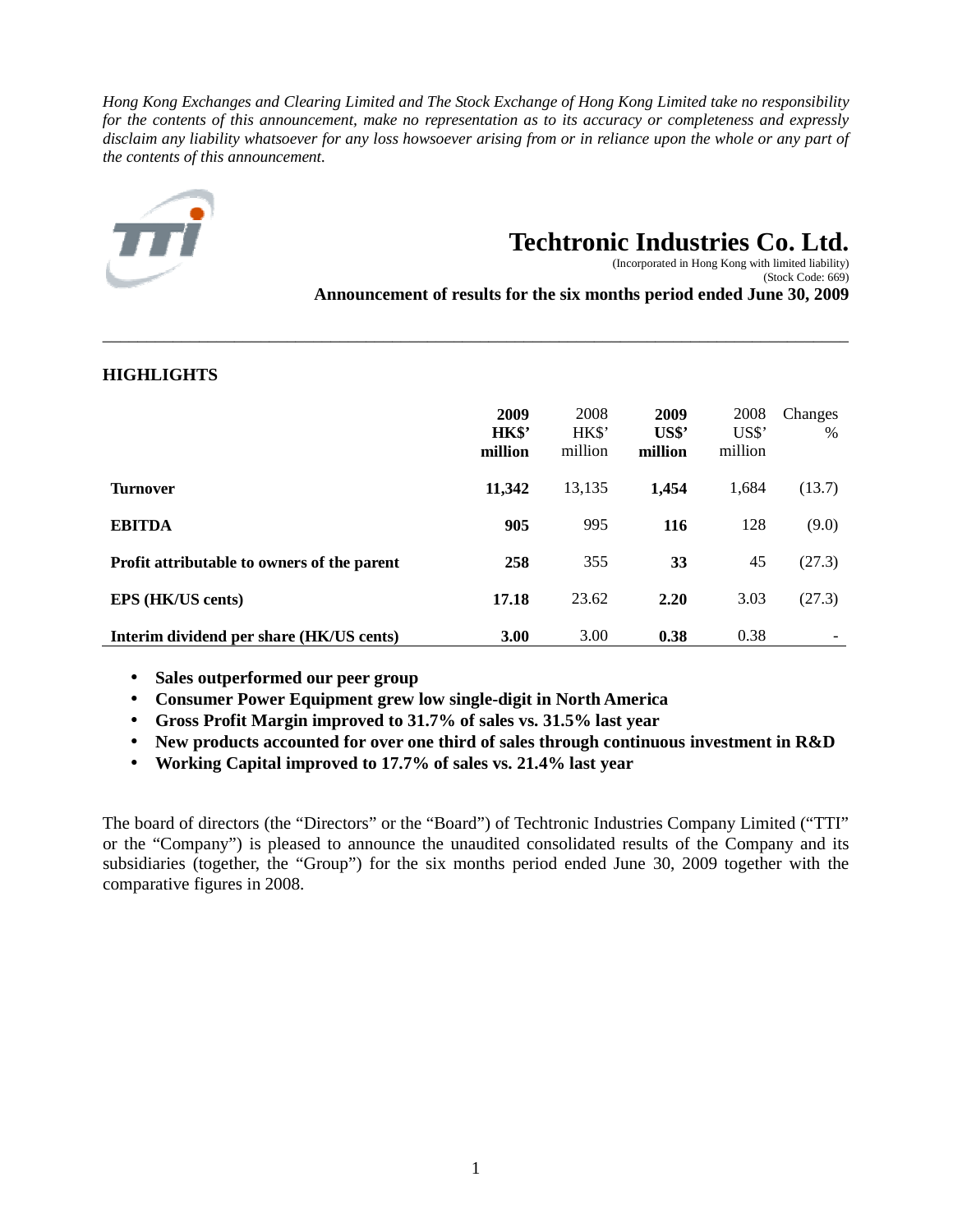## **INTERIM DIVIDEND**

The Directors have resolved to declare an interim dividend of HK3.00 cents (2008: HK3.00 cents) per share for the six months period ended June 30, 2009. The interim dividend will be paid to shareholders listed on the register of members of the Company on September 18, 2009. It is expected that the interim dividend will be paid on or about September 29, 2009.

# **MANAGEMENT'S DISCUSSION AND ANALYSIS**

## **Sales outperformed our peer group**

In a difficult economic environment, we have achieved our objectives by outperforming our peer group. We remain optimistic on our prospects for the rest of the year.

TTI achieved its strategic objectives and further strengthened the group's businesses in the first half, continuing to introduce new products, improve gross margins, generate free cash flow, and gain market share in this challenging global economy. Total Group sales decreased 13.7% in the first half to HK\$11.3 billion over the same period of 2008. This reflects a 3% negative impact from the translation of foreign currency.

Group sales outperformed the market as new product sales helped to overcome the challenging conditions in all markets. Power Equipment sales decreased by 11.4% with Consumer Power Equipment achieving positive growth, growing low single-digit in North America. Outdoor Products delivered strong gains including double-digit growth in North America primarily driven by further penetration of new products. The Floor Care & Appliances business experienced an 18.9% sales decline while revenues were lowered by the negative impact of currency translation and a strategic decision to exit lower margin Dirt Devil<sup>®</sup> products. A new generation of floor care products will be rolled out to replace these exited lines in 2010. The Iconic brand Hoover<sup>®</sup> continues to revitalize and grow market share with the launch of the Platinum Collection™® in North America.

The Company's commitment to new product development resulted in the launch of a series of new businesses in the period including TEK4™ lithium-ion cordless tools, Painting Systems and Tile Saws. Sales across all new product categories accounted for more than one third of total sales in the period.

The completion of both the Strategic Repositioning Plan and the transfer of production to the new facility in China have contributed to improved cost efficiency and gross margins. During the period gross margins increased to 31.7% from 31.5% in the same period last year despite lower volume. Profit attributable to Owners of the Parent is HK\$258 million (US\$33 million). Basic earnings per share is HK17.18 cents (US2.20 cents).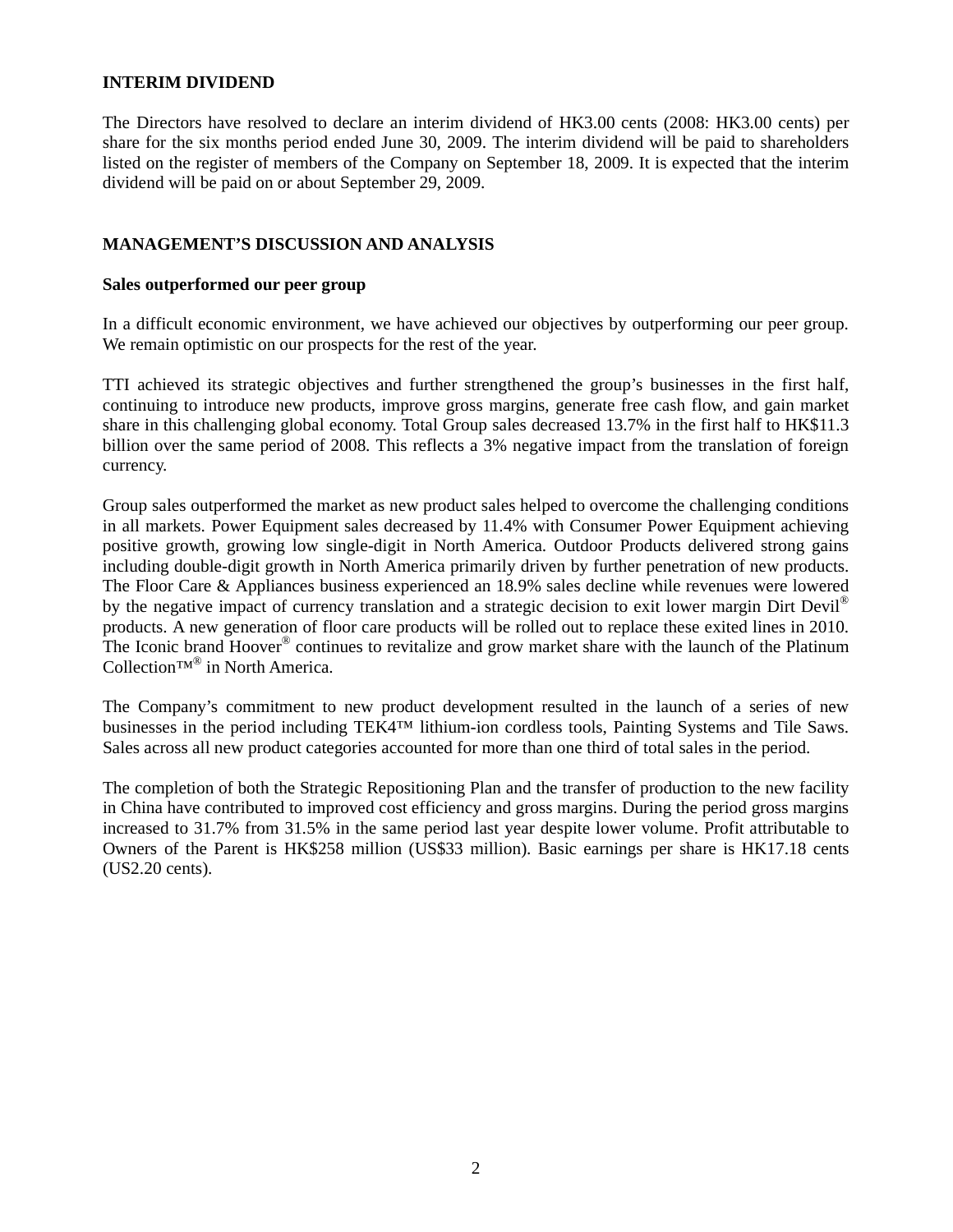## **Gross Profit Margin improved to 31.7% of sales vs. 31.5% last year**

During the period, gross profit margins increased to 31.7% which is a positive trend representing an increase from the 30.2% gross margin in the second half of 2008 and 31.5% in the first half of 2008. Gross profit margin was supported by the benefits of the Company's restructuring programs, gains from aggressive cost reduction efforts, the impact of the roll out of higher margin new product and manufacturing efficiency in our new China manufacturing campus.

As part of the plan to improve cost competitiveness, TTI continued with reductions to non-strategic SG&A in the first half of 2009. Advertising and promotion expenditure increased, reflecting the higher-levels of new products introduced in the period. At the same time the Company continued its commitment to invest in R&D to fuel future new product development.

In the first half of 2009, management continued to prioritize lowering the cost base to improve the competitiveness of the business and maximize cash flow by rigorously controlling working capital. TTI achieved HK\$207 million free cash flow in the first half of 2009.

Tight controls on trade receivables and payables were imposed to manage credit risk and cash management. Receivable turnover days were lowered to 55 from 57 days last year. Inventory ended HK\$926 million or 15.5% below June 2008 and closing inventory days improved to 74 from 84 days for the same period last year, but were higher than year end as we build up products for delivery in the second half. We controlled our CAPEX with a 31.7% reduction when compared to the same period last year.

## **Working capital improved to 17.7% of sales from 21.4% last year**

The focus on inventory, receivables, payables and CAPEX helped us reduce working capital as a percentage of sales from 21.4% last year to 17.7% in the first half of 2009. This, together with new capital raised in the period strengthened the Group's balance sheet and financial position. In April, US\$150 million of convertible bonds were successfully placed.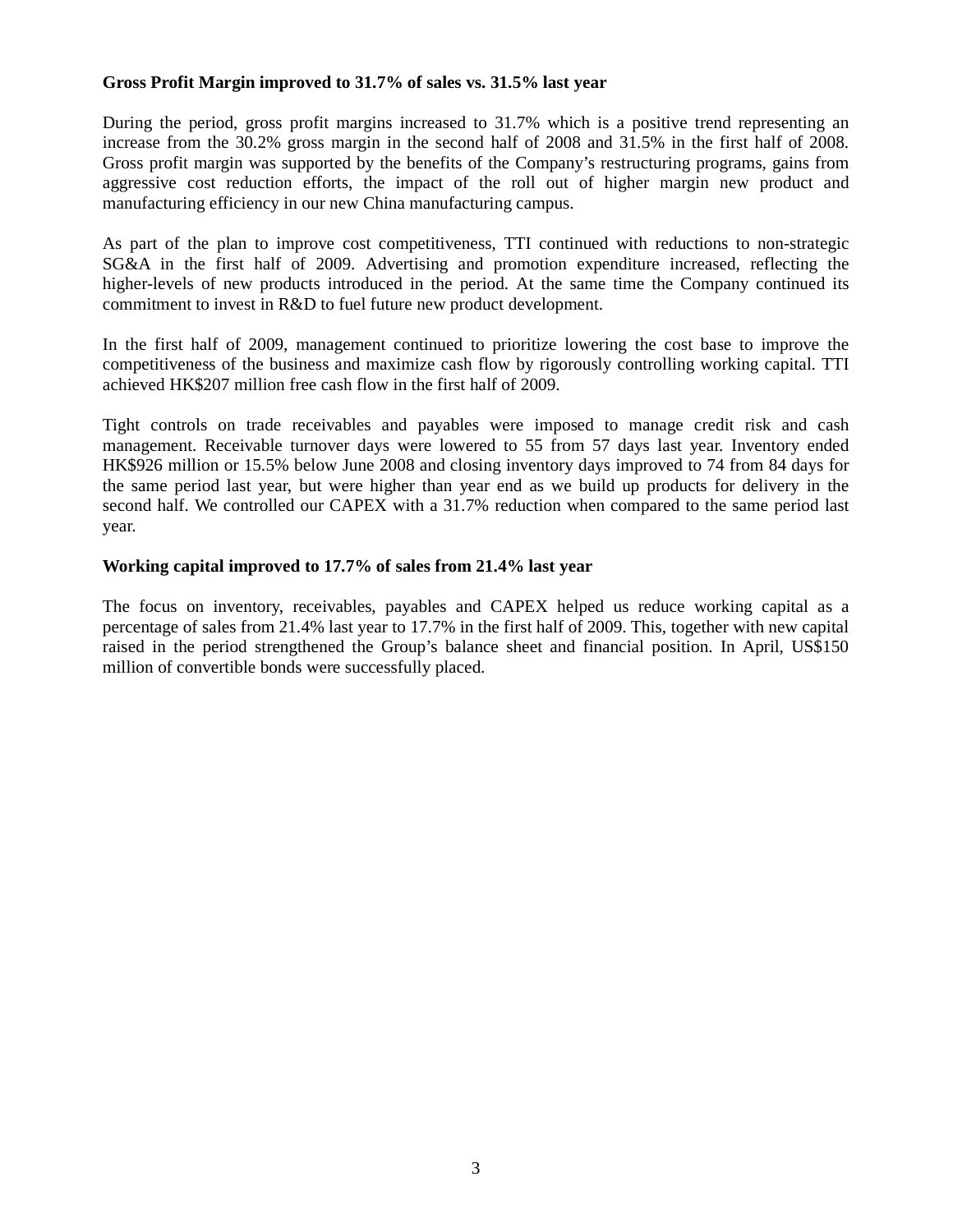## **BUSINESS REVIEW**

## **Power Equipment**

The Power Equipment business which includes Power Tools and Accessories and Outdoor Products delivered HK\$8.2 billion in sales, 11.4% lower than in the first half of 2008. The business accounted for 71.9% of sales.

## **Professional and Industrial**

Professional power tools were impacted by lower construction, industrial and infrastructure demand in the major geographic regions. We secured better operational results in the second quarter with stronger new product differentiation and continued customer engagement. We gained market share by the aggressive initiatives converting the skilled trade to use the new Milwaukee®  $M12^{TM}$  and  $M18^{TM}$  Lithium-ion cordless platforms. There was a consistent flow of new products across both corded and cordless tools. The increased breadth of the M12™ line and superior performance of the M18™ products have driven conversions in a highly competitive market place resulting in market share gains. Soon to enter the market is a premium range of high-performance Milwaukee® ShockWave™ Impact Duty Accessories that address the wear and tear of new high-torque tools on standard accessories.

## **Consumer and Trade**

The Consumer Power Tool and Accessory business gained encouraging market share in a difficult environment due to strong sales of innovative new products and high impact promotional activities.

The Ryobi<sup>®</sup> One+ System<sup>TM</sup> continues to achieve success and deliver customer loyalty with strong acceptance of the 18V Lithium-ion battery which can convert NiCad tools to high performance Lithium-ion tools. New Lithium-ion tools and innovations in charging technology were launched to reinforce the winning proposition of the Ryobi® One+ System<sup>TM</sup> product range to contractors and heavy users. The new 6 port energy saving Lithium-ion / NiCad dual chemistry charger offers the convenience of charging 6 batteries sequentially at one time.

Beyond Ryobi's<sup>®</sup> traditional Power Tool and accessory platform, the brand introduced three new programs in the first half of the year.

\* A Power Paint Sprayer system which increases the speed and performance of painting for the DIY enthusiast.

\* A Tile Saw product line empowering DIY'ers with Pro-tile cutting and shaping performance for more cost effective and convenient tile cutting.

\* The TEK4™ System delivering highly innovative electronic jobsite products that use a single 4V Lithium-ion battery which allows superior performance while being environmentally sustainable.

All three programs experienced success upon introduction into the mainstream market and have enjoyed market acceptance by offering the end-user a wide range of innovative solutions for the DIY'ers and budget conscious contractors.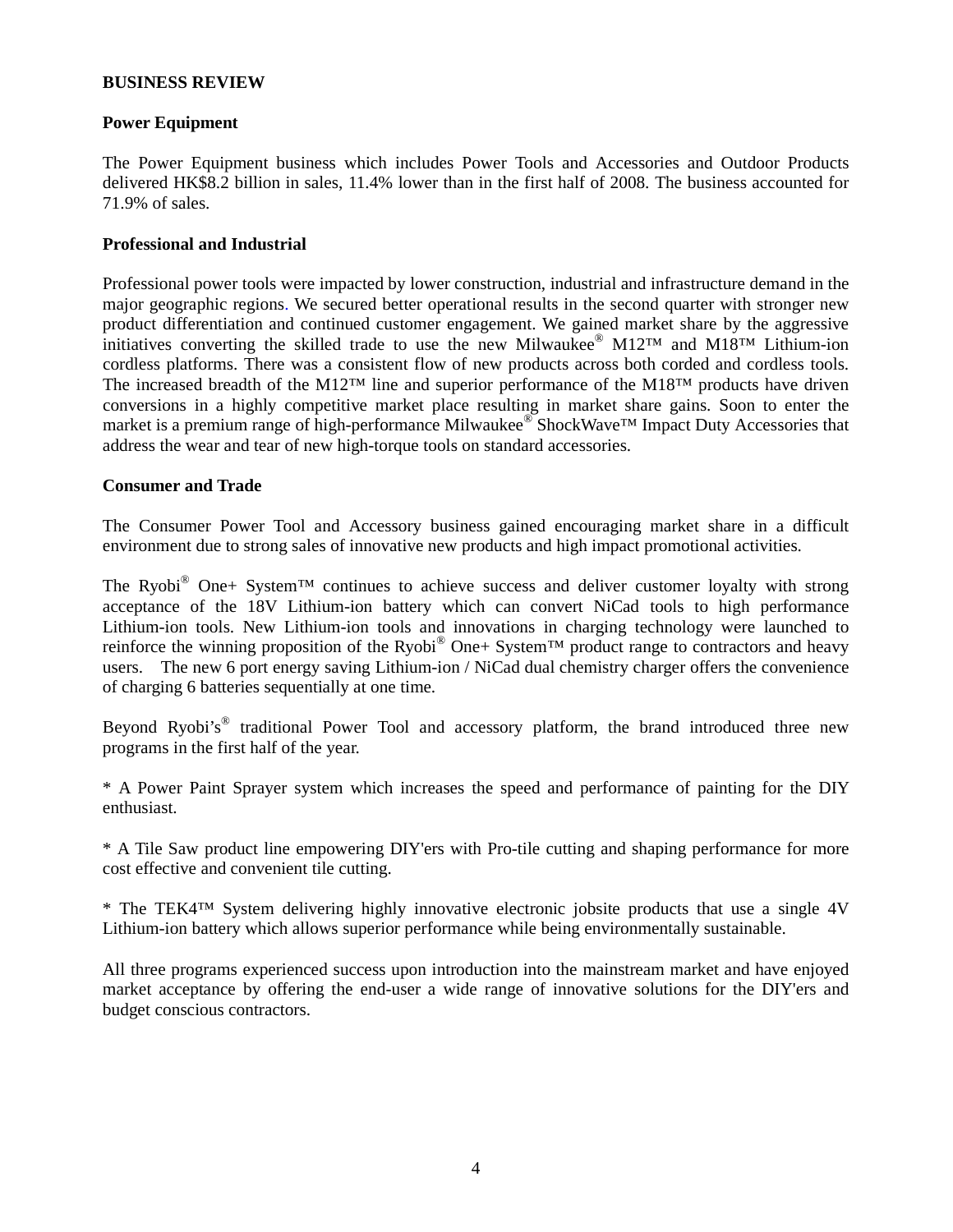## **Outdoor Products**

Positive sales performance was achieved in the Outdoor Product business with sales up double-digit in North America. Sales gains were led by the new Ryobi® branded 4-cycle gas powered products, gas pressure washers, gas generators and a complete range of outdoor accessories. The gas generator product range was expanded following its launch in the second half of 2008 to include a range of new attachments and accessories. New products accounted for more than two thirds of North American outdoor product sales.

# **Floor Care and Appliance**

The Floor Care business, reported an 18.9% decrease in turnover to HK\$3.2 billion, accounting for 28.1% of total TTI sales.

In North America the Floor Care market remained challenging with Hoover<sup>®</sup> achieving market share gains. It benefited from the launch of the Hoover<sup>®</sup> Platinum Collection<sup>™</sup> that targets the best-in-class in all key Hoover<sup>®</sup> categories. Notable success has been achieved with the innovative, powerful Hoover<sup>®</sup> LiNX™ Lithium-ion Cordless Stick Vac and the re-launching of its core line of uprights.

A strategic decision to selectively exit lower margin products in the Dirt Devil<sup>®</sup> brand was made resulting in lowered overall divisional turnover. We plan to re-enter those category with more innovative and higher margin products over the next year.

In Europe, the Vax<sup>®</sup> and Dirt Devil<sup>®</sup> brands have continued to build market share by launching a new series of products. The new innovative products launched by both brands have been well accepted in the market, achieving new listings across Europe and solid end-user acceptance.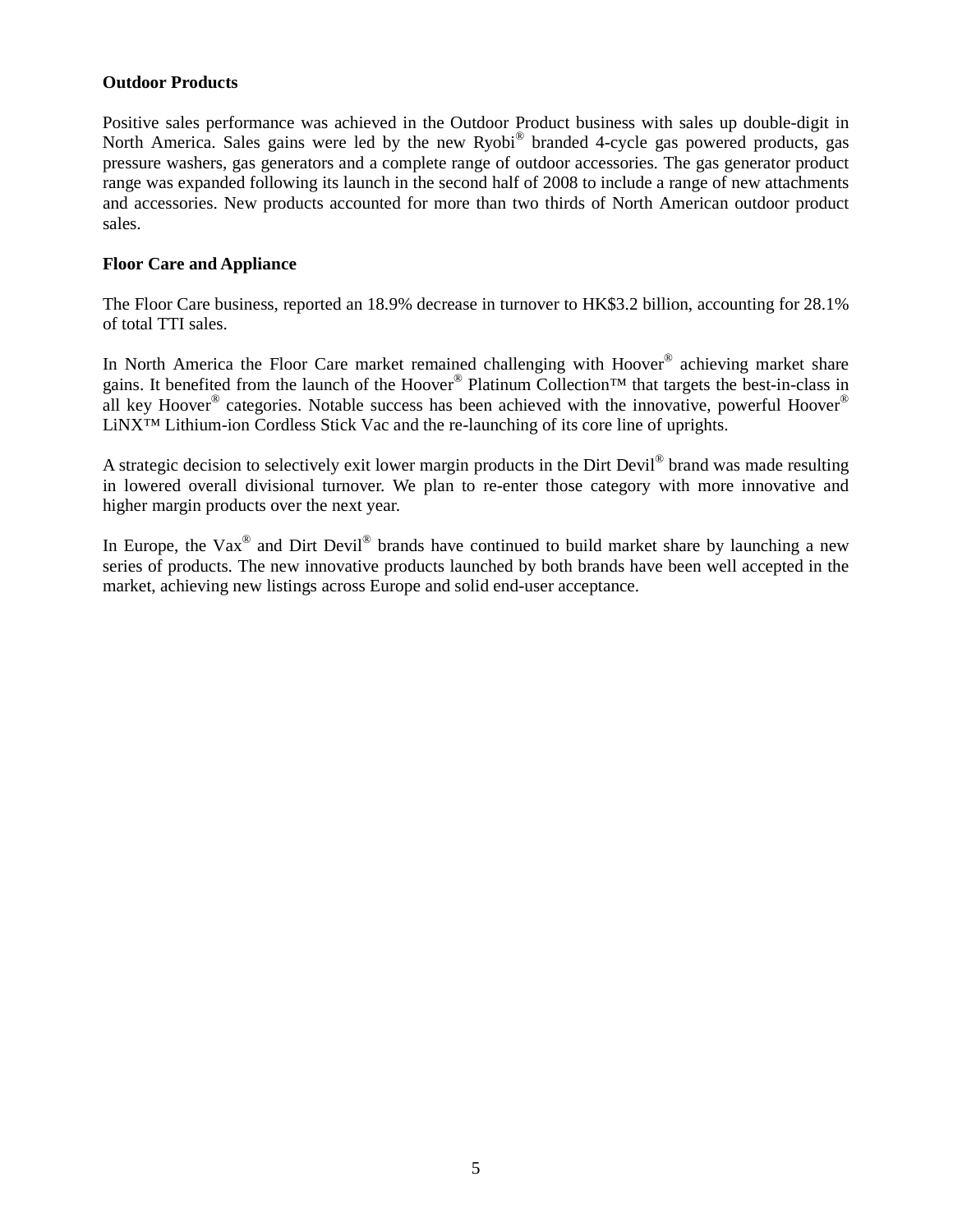## **FINANCIAL REVIEW**

# **Financial Results**

# *Result Analysis*

Turnover for the period under review amounted to HK\$11.3 billion, 13.7% lower than the HK\$13.1 billion reported for the same period last year. Profit attributable to owners of the parent amounted to HK\$258 million, as compared to HK\$355 million reported last year. Basic earnings per share was at HK17.18 cents (2008: HK23.62 cents).

EBITDA amounted to HK\$905 million, a decrease of 9.0% as compared to the HK\$995 million reported in the same period last year.

EBIT amounted to HK\$509 million, a decrease of 20.9% as compared to the HK\$643 million reported in the same period last year.

# *Gross Margin*

Gross margin improved to 31.7% as compared to 31.5% in the same period last year. The improvement was the result of new products launched during the period, the Strategic Repositioning Plan, cost containment programs, and more cost efficient manufacturing operations in the new factory in China.

# *Operating Expenses*

Total operating expenses for the period amounted to HK\$3.1 billion as compared to HK\$3.4 billion reported for the same period last year. The Group managed to control non-strategic SG&A expenses and reinvested into strategic SG&A as planned.

Net interest expenses for the period amounted to HK\$232 million as compared to HK\$236 million reported for the same period last year. Interest cover, expressed as a multiple of EBITDA to total interest was at 3.8 times (2008: 3.9 times).

Effective tax rate for the period was at 6.8% (2008: 12.6%). The Group will continue to leverage its global operations to further improve overall tax efficiencies.

# **Liquidity and Financial Resources**

## *Shareholders' Funds*

Total shareholders' funds amounted to HK\$7.3 billion, as compared to HK\$6.8 billion at December 31, 2008, an increase of 6.2%. Book value per share was HK\$4.84 as compared to HK\$4.56 at December 31, 2008, an increase of 6.1%.

# *Financial Position*

The Group's net gearing, expressed as a percentage of total net borrowings to equity attributable to equity holders, was at 85.0% as compared to 94.6% as at December 31, 2008. The Group remains confident that gearing will improve further following the successful implementation of the Strategic Repositioning Plan and initiatives to deliver focused and stringent working capital management.

On July 29, 2009, the Group placed an aggregate of 90,000,000 shares to independent investors at a price of HK\$6.73 per share. The new placed shares represented approximately 6.0% of the issued share capital of the Company of 1,501,252,152 shares at the date of placement and approximately 5.7% of the issued capital of the Company of 1,591,252,152 shares as enlarged by the placement. The net proceeds were HK\$590 million, and the Group's pro-forma net gearing will further decrease to 71.1% after this share placement.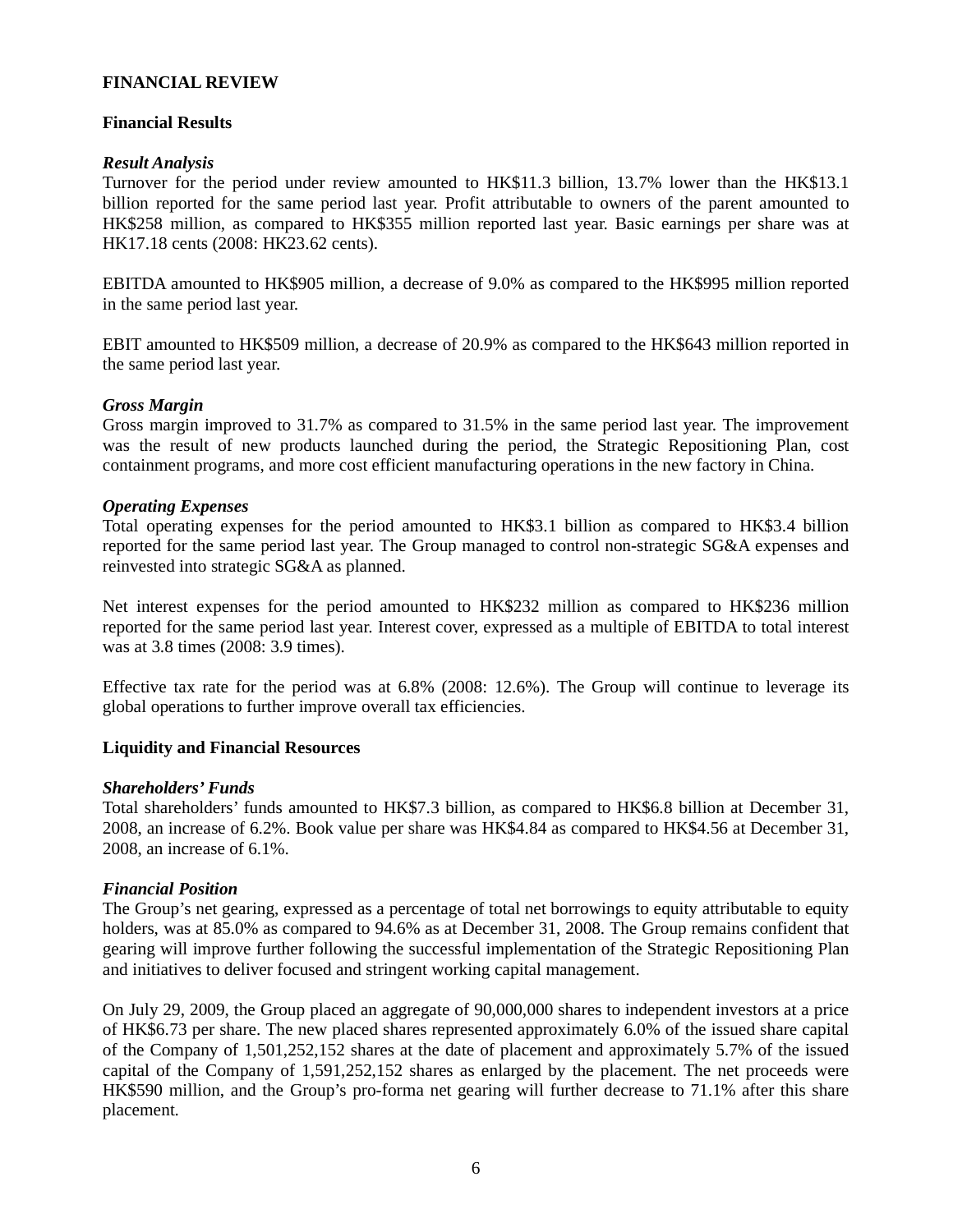# *Bank Borrowings*

Long term borrowing accounted for 44.6% of total debts (32.4% at December 31, 2008).

The Group's major borrowings continued to be in US Dollars and HK Dollars. Other than the fixed rate notes, the Zero Coupon Convertible Bonds, and the 5-year 8.5% Coupon Convertible Bonds, all borrowings are either LIBOR or Hong Kong best lending rates based. There is a natural hedge mechanism in place as the Group's major revenues are in US Dollars and currency exposure therefore is low. Currency, interest rate exposure, and cash management functions are all being closely monitored and managed by the Group's treasury team.

During the period, the Group issued two tranches of 5-year 8.5% coupon convertible bonds with an aggregate principal amount of US\$150,000,000, approximately HK\$1,170,000,000 ("Convertible Bonds 2014") and 55,888,500 warrants ("Warrants 2012"). Unless previously redeemed, converted or purchased and cancelled, Convertible Bonds 2014 will be redeemed at its principal amount on the maturity date on April 30, 2014.

The holders of the Convertible Bonds 2014 have the right to convert all or any portion of the Convertible Bonds 2014 into shares of the Company at an initial conversion price of HK\$5.20 per share, subject to anti-dilutive adjustment, from October 30, 2010 to April 20, 2014. Warrants 2012 are exercisable at any time from April 30, 2010 to April 30, 2012 at an exercise price of HK\$5.10 per share, subject to anti-dilutive adjustment, to subscribe for shares of the Company.

# *Working Capital*

Total inventory was at HK\$5.1 billion as compared to HK\$6.0 billion for the same period last year. The number of days inventory was at 74 days as compared to 84 days as at June 30, 2008. When compared to the year end level, inventory at the first half of the year is normally higher in preparation for the peak shipment period in the second half of the year.

Trade receivables turnover days were at 55 days as compared to 57 days as at June 30, 2008. The Group is comfortable with the quality of the receivables and will continue to exercise due care in managing credit exposure.

Trade payables days increased to 65 days (63 days as at June 30, 2008).

Working capital as a percentage of sales was at 17.7% as compared to 21.4% for the same period last year.

## *Capital Expenditure*

Total capital expenditure for the period amounted to HK\$281 million (2008: HK\$411 million), of which HK\$71 million related to the new China Industrial Manufacturing and Innovation Campus.

## *Capital Commitment and Contingent Liability*

As at June 30, 2009, total capital commitments amounted to HK\$143 million (2008: HK\$289 million).

There were no material contingent liabilities or off balance sheet obligations.

## *Charges*

None of the Group's assets are charged or subject to encumbrance.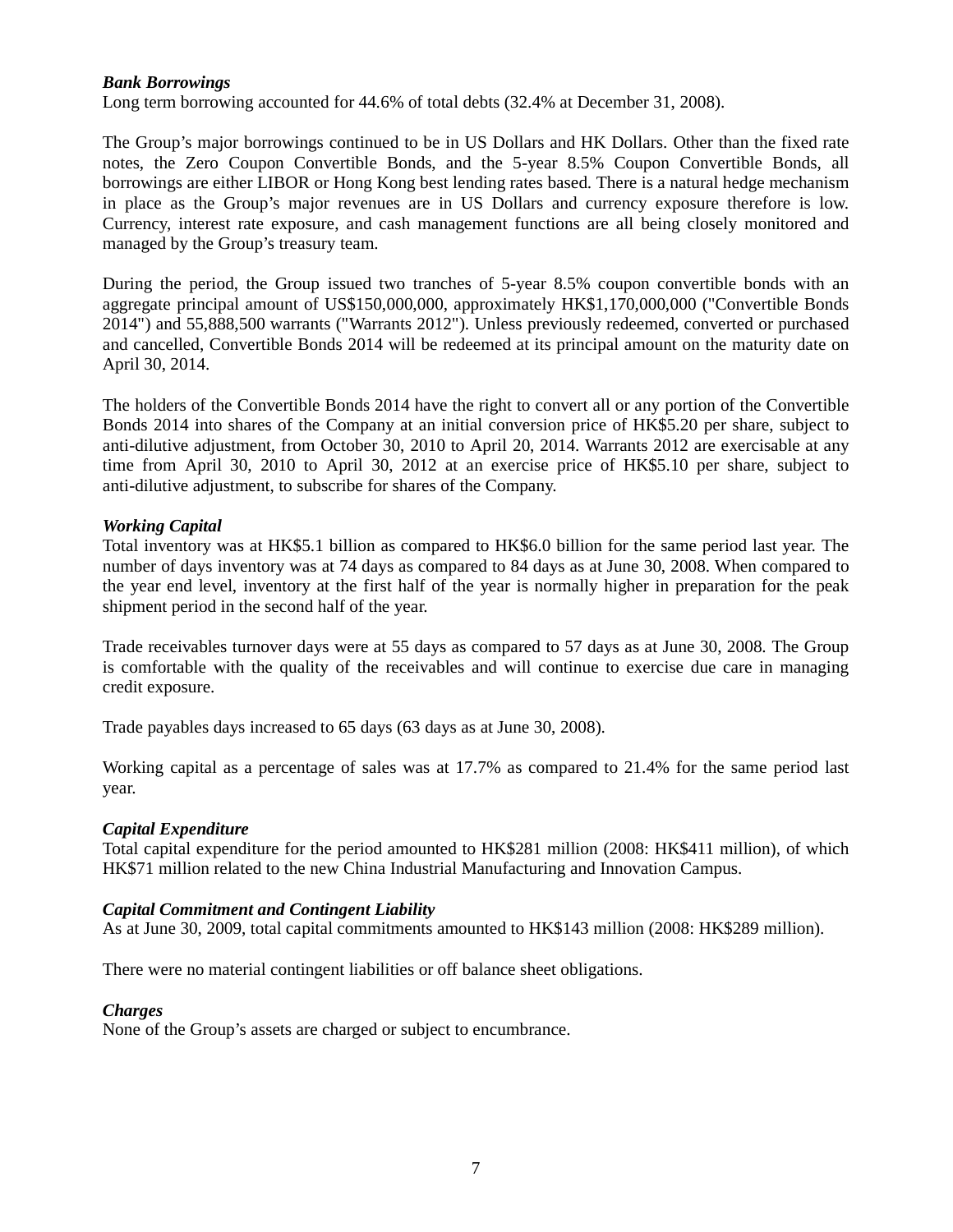## *Human Resources*

The Group employed a total of 18,628 employees (2008: 21,619 employees) in Hong Kong and overseas. Total staff cost for the period under review amounted to HK\$1.5 billion as compared to HK\$1.6 billion in the same period last year.

The Group regards human capital as vital for the Group's continuous growth and profitability and remains committed to improve the quality, competence and skills of all employees. It provides job related training and leadership development programs throughout the organization. The Group continues to offer competitive remuneration packages, discretionary share options and bonuses to eligible staff, based on the performance of the Group and the individual employee.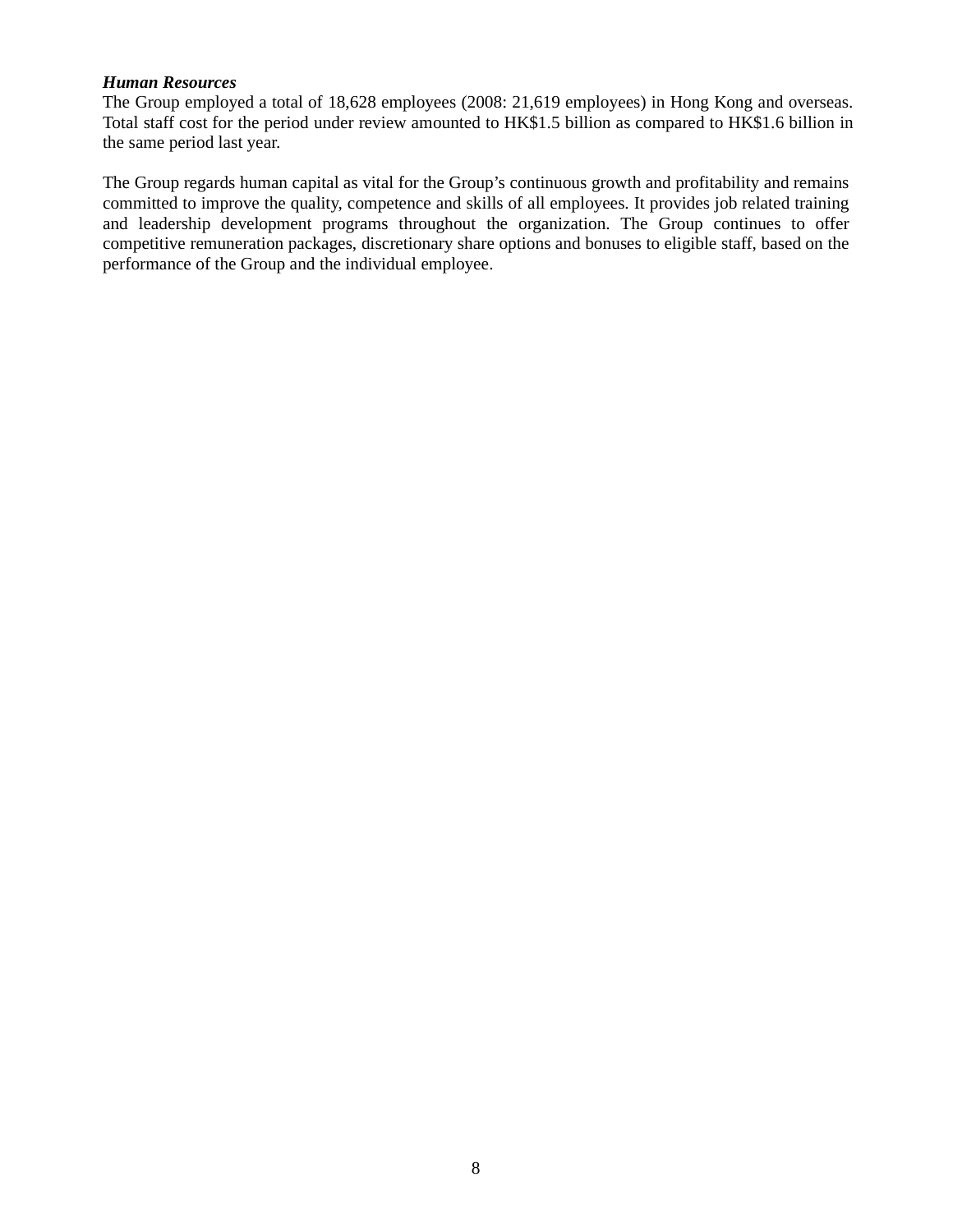# **OUTLOOK**

As we turn towards the second half, we are optimistic that we will continue to outperform the market and will deliver strong results given the challenging economic environment.

TTI continues to execute its Strategic Roadmap focusing on four key elements: Powerful Brands, Innovative New Products, Exceptional People, and Operational Excellence. This has been a challenging first half, but with our strategy clearly in place, we plan to deliver new innovative products to our customers and improve operating efficiency. Our ongoing efforts on cost reduction programs in the first half of 2009 have left the Company stronger and well positioned for the future.

TTI has a flexible and cost-competitive manufacturing platform to right-size the business in response to fluctuating demand conditions across our global markets. This allows us to maintain the investment in R&D that drives new products while greatly reducing capital expenditures on product development and product costs. We are now positioned to achieve our goals to expand gross margins and grow free cash flow.

Milwaukee is on course to consolidate its leadership position in professional Lithium-ion cordless tools and growing popularity with the professional tradesman with compelling new product innovation. Consumer power tools will drive demand through new product programs launched in the first half as well as introduce new Ryobi® One+ System™ products. In Outdoor Products, the strong first half momentum in sales from new product innovation, new product categories and accessory listings is expected to deliver solid results.

The outlook for Floor Care and Appliances is encouraging as substantial progress has been made to improve the competiveness of our product portfolio and distribution reach. The manufacturing cost containment program is enhancing margins through lower production costs and the continuing launch of new products.

The Group has been highly successful in Canada and Australia as we have driven our brands and innovative new products through key partnerships with the leading retailers and distributors in these markets. We experienced a difficult first half in Europe. We are committed to improving our results through a series of aggressive actions which are currently being deployed. Our European business represents an important part of our future and these actions will enable us to achieve our potential. We are excited about our future in Latin America, our next area of focus and expansion.

The management of the Group is confident that strong companies such as TTI can capitalize on the opportunity to aggressively build market share in the prevailing challenging market conditions. At the heart of TTI's success are people who are deeply immersed in a culture of productivity and innovation and whose strict discipline to deliver on process and execution sets the Company up for organic growth.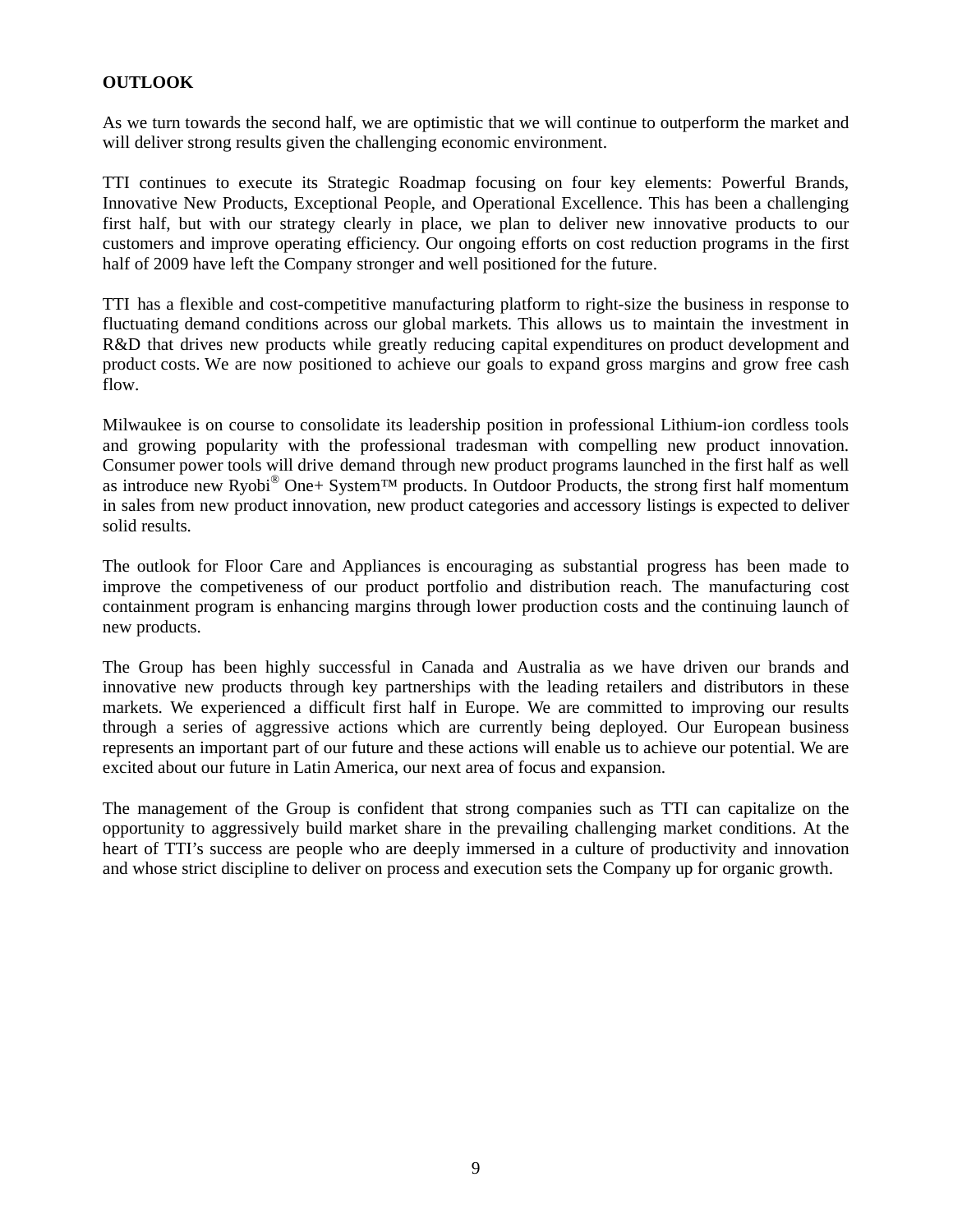# **COMPLIANCE WITH THE CODE ON CORPORATE GOVERNANCE PRACTICES OF THE LISTING RULES**

The Company confirms that it has complied with all the code provisions of the Code on Corporate Governance Practices set out in Appendix 14 of the Rules Governing the Listing of Securities on The Stock Exchange of Hong Kong Limited (the "Listing Rules") throughout the six months period ended June 30, 2009, except that none of the directors were appointed for a specific term, but are subject to retirement by rotation and re-election at the Company's annual general meetings in accordance with the Articles of Association of the Company.

# **COMPLIANCE WITH THE MODEL CODE OF THE LISTING RULES**

The Board has adopted the provisions of the Model Code for Securities Transactions by Directors of Listed Issuers set out in Appendix 10 of the Listing Rules (the "Model Code"). The Company has made specific enquiry of the Directors regarding any non-compliance with the Model Code during the six months period ended June 30, 2009 and all of them confirmed that they have fully complied with the required standards as set out in the Model Code. The Board has also adopted another code of conduct on terms no less onerous than the Model Code that applies to securities transactions of all relevant employees who may be in possession of unpublished price sensitive information in relation to the Company (the "Code for Securities Transactions by Relevant Employees"). Both the Model Code and the Code for Securities Transactions by Relevant Employees have been published on the Company's website (www.ttigroup.com).

# **REVIEW OF ACCOUNTS**

The Audit Committee has reviewed with the Company's external auditors, Deloitte Touche Tohmatsu, and the senior management of the Group the unaudited financial statements of the Company for the six months period ended June 30, 2009, the accounting principles and practices adopted by the Group and the internal controls and financial reporting matters. The Board acknowledges its responsibility for the preparation of the accounts of the Group.

# **PURCHASE, SALES OR REDEMPTION OF SHARES**

There has been no purchase, sale or redemption of shares of the Company by the Company or any of its subsidiaries during the period.

## **CLOSURE OF REGISTER OF MEMBERS**

The register of members of the Company will be closed from September 17, 2009 to September 18, 2009, both days inclusive. In order to qualify for the interim dividend, all transfers accompanied by the relevant share certificates must be lodged with the Company's share registrars, Tricor Secretaries Limited, at 26/F., Tesbury Centre, 28 Queen's Road East, Hong Kong not later than 4:00p.m. on September 16, 2009.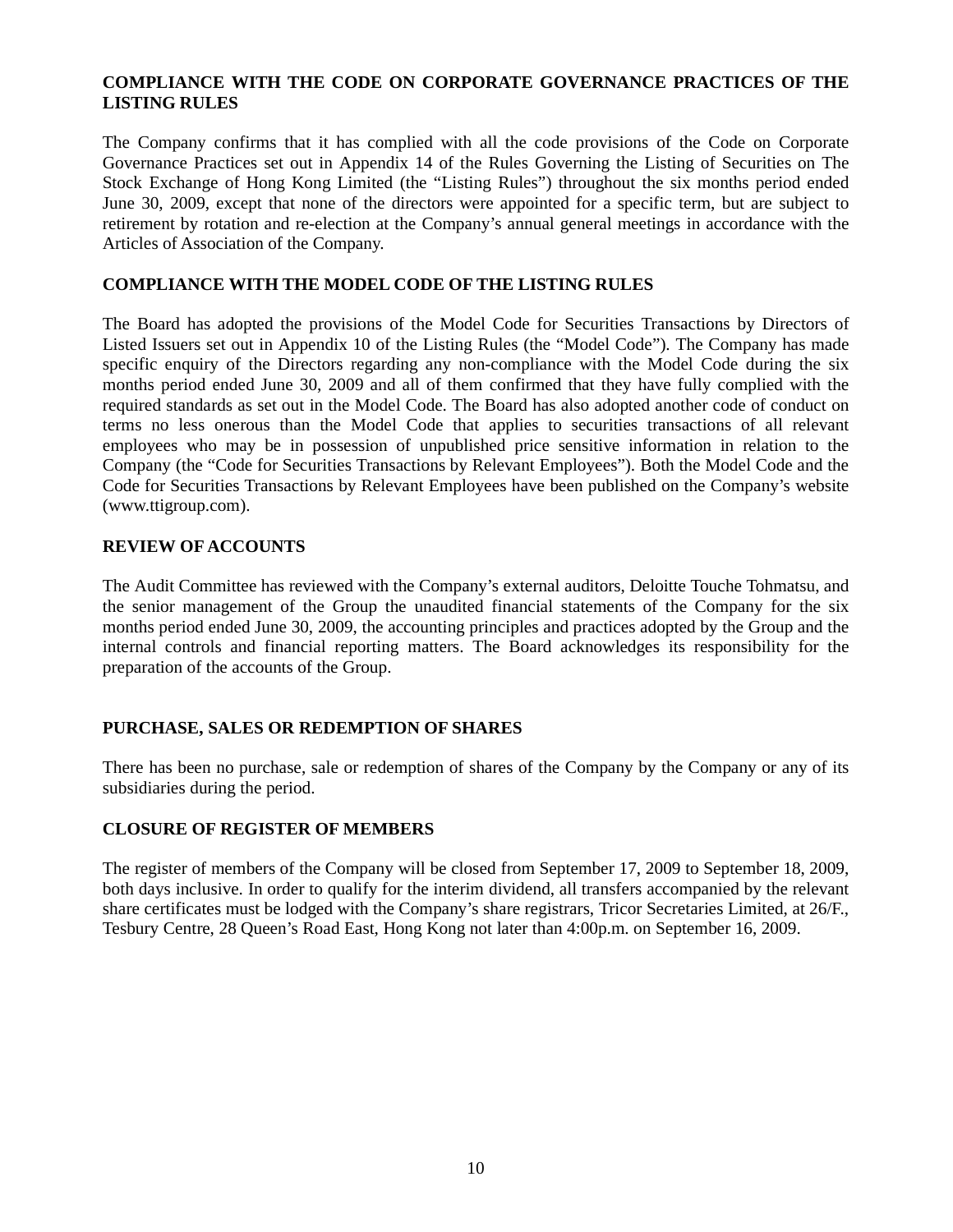## **PUBLICATION OF INTERIM RESULTS AND INTERIM REPORT**

This results announcement is published on the Company's website (www.ttigroup.com) and the HKExnews website (www.hkexnews.hk) of Hong Kong Exchanges and Clearing Limited. The 2009 Interim Report of the Company containing all the information required by the Listing Rules will be dispatched to the shareholders and available on the above websites in due course.

By order of the Board Horst Julius Pudwill Chairman

#### Hong Kong, August 27, 2009

*As at the date of this announcement, the Board comprises six group Executive Directors, namely Mr Horst Julius Pudwill (Chairman), Dr Roy Chi Ping Chung JP (Vice Chairman), Mr Joseph Galli Jr (Chief Executive Officer), Mr Patrick Kin Wah Chan, Mr Frank Chi Chung Chan and Mr Stephan Horst Pudwill, one Non-executive Director, namely Mr Vincent Ting Kau Cheung, and four Independent Non-executive Directors, namely Mr Joel Arthur Schleicher, Mr Christopher Patrick Langley OBE, Mr Manfred Kuhlmann and Mr Peter David Sullivan.* 

*This results announcement is published on the websites of the Company (www.ttigroup.com) and the HKExnews website (www.hkexnews.hk).* 

*All trademarks used are intellectual property of their respective owners and are protected under trademark law.* 

*The use of the trademark Ryobi® is pursuant to a license granted by Ryobi Limited.*

*AEG® is a registered trademark and its use is pursuant to a License granted by AB Electrolux.* 

*RIDGID® is a registered trademark of Ridgid, Inc., part of Emerson Professional Tools, a business of St. Louis-based Emerson (NYSE: EMR).* 

*Sears® , Craftsman® , and Kenmore® brands are registered trademarks of Sears Brands, LLC.*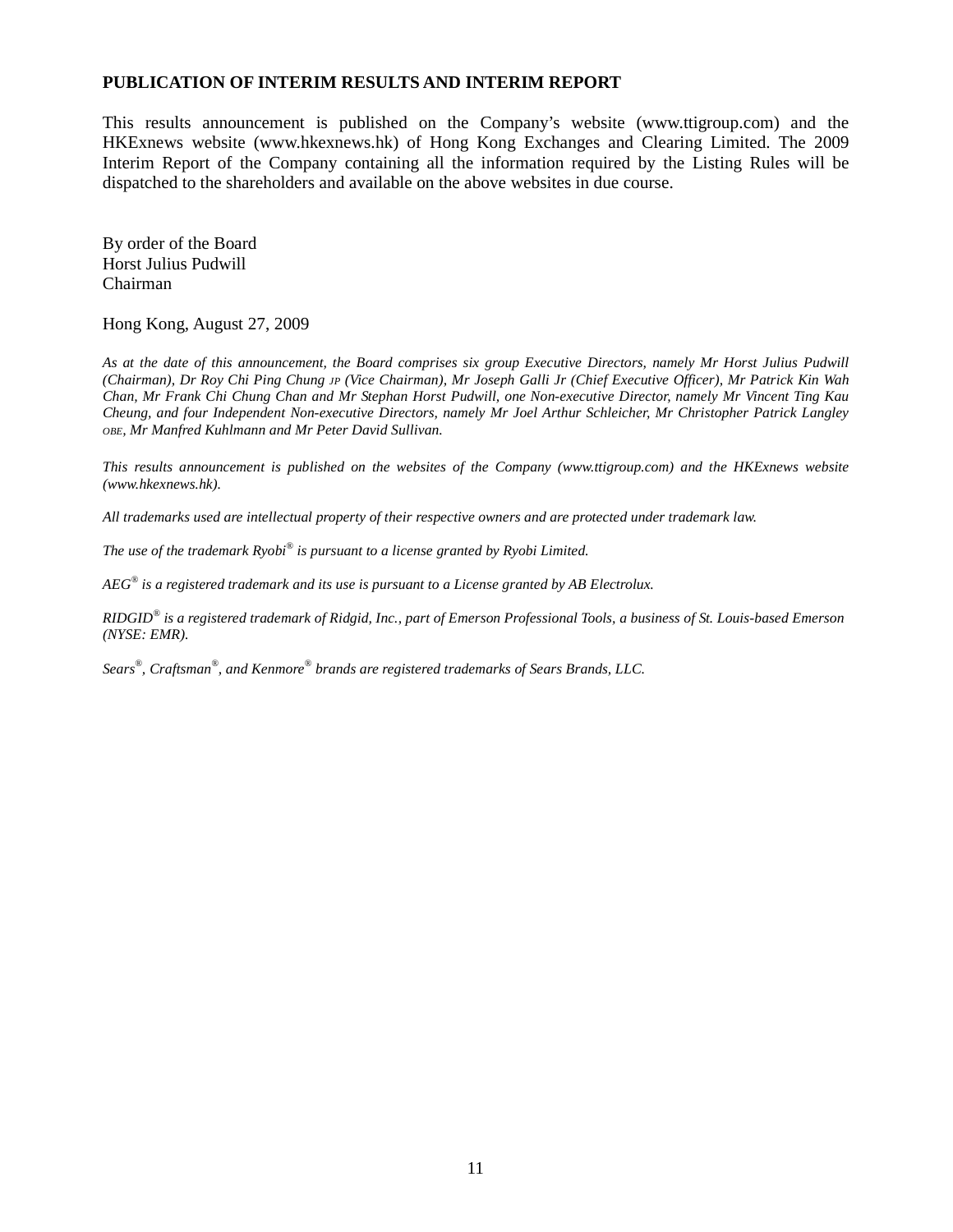# **RESULTS SUMMARY**

## **CONDENSED CONSOLIDATED STATEMENT OF COMPREHENSIVE INCOME (UNAUDITED)**

For the six months period ended June 30, 2009

|                                                                                                                                                                             | <b>Notes</b> | 2009<br><b>HK\$'000</b><br>(Unaudited)                | 2008<br><b>HK\$'000</b><br>(Unaudited)                 | 2009<br><b>US\$'000</b><br>(Note 18)              | 2008<br><b>US\$'000</b><br>(Note 18)             |
|-----------------------------------------------------------------------------------------------------------------------------------------------------------------------------|--------------|-------------------------------------------------------|--------------------------------------------------------|---------------------------------------------------|--------------------------------------------------|
| Turnover<br>Cost of sales                                                                                                                                                   | 3            | 11,341,885<br>(7,748,843)                             | 13,135,041<br>(9,003,836)                              | 1,454,088<br>(993, 441)                           | 1,683,980<br>(1,154,337)                         |
| Gross profit<br>Other income<br>Interest income<br>Selling, distribution, advertising and                                                                                   |              | 3,593,042<br>33,340<br>6,378                          | 4,131,205<br>39,236<br>26,522                          | 460,647<br>4,274<br>818                           | 529,643<br>5,030<br>3,400                        |
| warranty expenses<br>Administrative expenses<br>Research and development costs<br>Finance costs                                                                             |              | (1,688,524)<br>(1,300,441)<br>(131,005)<br>(238, 552) | (1,818,118)<br>(1,324,883)<br>(211, 873)<br>(262, 316) | (216, 477)<br>(166, 723)<br>(16,796)<br>(30, 584) | (233,092)<br>(169, 857)<br>(27, 163)<br>(33,630) |
| Profit before restructuring and relocation<br>costs, share of results of associates and<br>taxation<br>Restructuring and relocation costs<br>Share of results of associates | 4            | 274,238<br>(1,281)                                    | 579,773<br>(166, 286)<br>(1,315)                       | 35,159<br>(164)                                   | 74,331<br>(21,319)<br>(169)                      |
| Profit before taxation<br>Taxation charge                                                                                                                                   | 5            | 272,957<br>(18, 486)                                  | 412,172<br>(52,062)                                    | 34,995<br>(2,370)                                 | 52,843<br>(6,675)                                |
| Profit for the period                                                                                                                                                       | 6            | 254,471                                               | 360,110                                                | 32,625                                            | 46,168                                           |
| Other comprehensive income                                                                                                                                                  |              |                                                       |                                                        |                                                   |                                                  |
| Exchange differences on translation of<br>foreign operations                                                                                                                |              | 29,350                                                | 31,645                                                 | 3,763                                             | 4,057                                            |
| Other comprehensive income for the period<br>(net of tax)                                                                                                                   |              | 29,350                                                | 31,645                                                 | 3,763                                             | 4,057                                            |
| Total comprehensive income for the period                                                                                                                                   |              | 283,821                                               | 391,755                                                | 36,388                                            | 50,225                                           |
| Profit for the period attributable to:<br>Owners of the parent<br>Minority interests                                                                                        |              | 257,845<br>(3,374)                                    | 354,669<br>5,441                                       | 33,058<br>(433)                                   | 45,470<br>698                                    |
|                                                                                                                                                                             |              | 254,471                                               | 360,110                                                | 32,625                                            | 46,168                                           |
| Total comprehensive income attributable to:<br>Owners of the parent<br>Minority interests                                                                                   |              | 287,188<br>(3,367)                                    | 386,278<br>5,477                                       | 36,819<br>(431)                                   | 49,523<br>702                                    |
|                                                                                                                                                                             |              | 283,821                                               | 391,755                                                | 36,388                                            | 50,225                                           |
| Earnings per share (HK/US cents)<br><b>Basic</b><br>Diluted                                                                                                                 | 8            | 17.18<br>16.66                                        | 23.62<br>23.60                                         | 2.20<br>2.14                                      | 3.03<br>3.03                                     |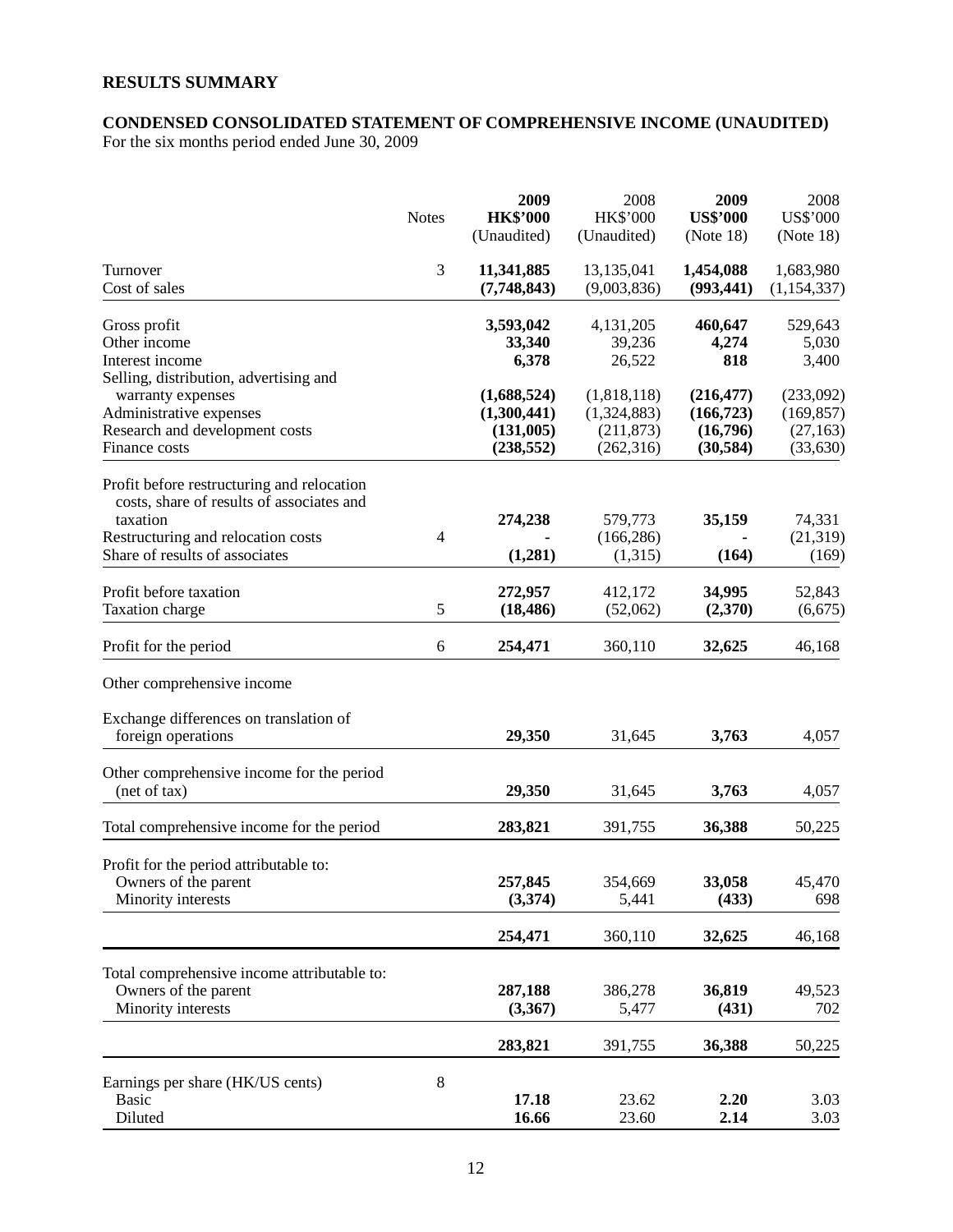# **CONDENSED CONSOLIDATED STATEMENT OF FINANCIAL POSITION (UNAUDITED)**  As at June 30, 2009

|                                            |              | June 30         | December 31 | June 30         | December 31     |
|--------------------------------------------|--------------|-----------------|-------------|-----------------|-----------------|
|                                            |              | 2009            | 2008        | 2009            | 2008            |
|                                            | <b>Notes</b> | <b>HK\$'000</b> | HK\$'000    | <b>US\$'000</b> | <b>US\$'000</b> |
|                                            |              | (Unaudited)     | (Audited)   | (Note 18)       | (Note 18)       |
| <b>ASSETS</b>                              |              |                 |             |                 |                 |
| <b>Non-current assets</b>                  |              |                 |             |                 |                 |
| Property, plant and equipment              | 9 & 16       | 2,275,427       | 2,354,914   | 291,721         | 301,912         |
| Lease prepayments                          |              | 364,569         | 283,573     | 46,740          | 36,356          |
| Goodwill                                   |              | 4,069,856       | 4,071,585   | 521,776         | 521,998         |
| Intangible assets                          |              | 2,531,231       | 2,446,548   | 324,517         | 313,660         |
| Interests in associates                    |              | 185,059         | 206,328     | 23,726          | 26,452          |
| Available-for-sale investments             |              | 38,247          | 17,058      | 4,904           | 2,187           |
| Deferred tax assets                        |              | 606,335         | 637,361     | 77,735          | 81,713          |
|                                            |              | 10,070,724      | 10,017,367  | 1,291,119       | 1,284,278       |
| <b>Current assets</b>                      |              |                 |             |                 |                 |
| Inventories                                |              | 5,062,946       | 4,522,366   | 649,096         | 579,791         |
| Trade and other receivables                | 10           | 3,950,162       | 3,515,583   | 506,431         | 450,716         |
| Deposits and prepayments                   |              | 901,192         | 732,400     | 115,537         | 93,897          |
| Bills receivable                           | 10           | 166,378         | 238,092     | 21,331          | 30,525          |
| Tax recoverable                            |              | 413,964         | 313,172     | 53,072          | 40,150          |
| Trade receivables from an associate        |              | 2,186           | 109         | 280             | 14              |
| Foreign currency forward contracts         |              |                 | 53,576      |                 | 6,869           |
| Interest rate swap                         |              | 12,735          |             | 1,633           |                 |
| Held-for-trading investments               |              | 3,176           | 3,451       | 407             | 442             |
| Bank balances, deposits and cash           |              | 2,931,944       | 2,392,931   | 375,890         | 306,786         |
|                                            |              | 13,444,683      | 11,771,680  | 1,723,677       | 1,509,190       |
| <b>Current liabilities</b>                 |              |                 |             |                 |                 |
| Trade and other payables                   | 11           | 4,397,237       | 3,777,793   | 563,748         | 484,333         |
| Bills payable                              | 11           | 547,600         | 152,759     | 70,205          | 19,584          |
| Warranty provision                         |              | 376,113         | 426,578     | 48,220          | 54,689          |
| Trade payables to an associate             |              | 132             | 1,407       | 17              | 180             |
| Tax payable                                |              | 429,809         | 284,256     | 55,104          | 36,443          |
| Restructuring provision                    |              | 36,362          | 145,426     | 4,662           | 18,644          |
| Foreign currency forward contracts         |              | 12,252          |             | 1,571           |                 |
| Dividend payable                           |              | 45,038          |             | 5,774           |                 |
| Obligations under finance leases           |              |                 |             |                 |                 |
| - due within one year                      |              | 18,416          | 16,815      | 2,361           | 2,156           |
| Discounted bills with recourse             |              | 2,736,378       | 2,462,611   | 350,818         | 315,719         |
| Unsecured borrowings - due within one year | 12           | 1,784,316       | 3,089,852   | 228,759         | 396,135         |
| Convertible bonds                          |              | 102,068         | 100,805     | 13,086          | 12,924          |
| <b>Bank</b> overdrafts                     |              | 341,432         | 263,732     | 43,773          | 33,811          |
|                                            |              | 10,827,153      | 10,722,034  | 1,388,098       | 1,374,618       |
| Net current assets                         |              | 2,617,530       | 1,049,646   | 335,579         | 134,572         |
| Total assets less current liabilities      |              | 12,688,254      | 11,067,013  | 1,626,698       | 1,418,850       |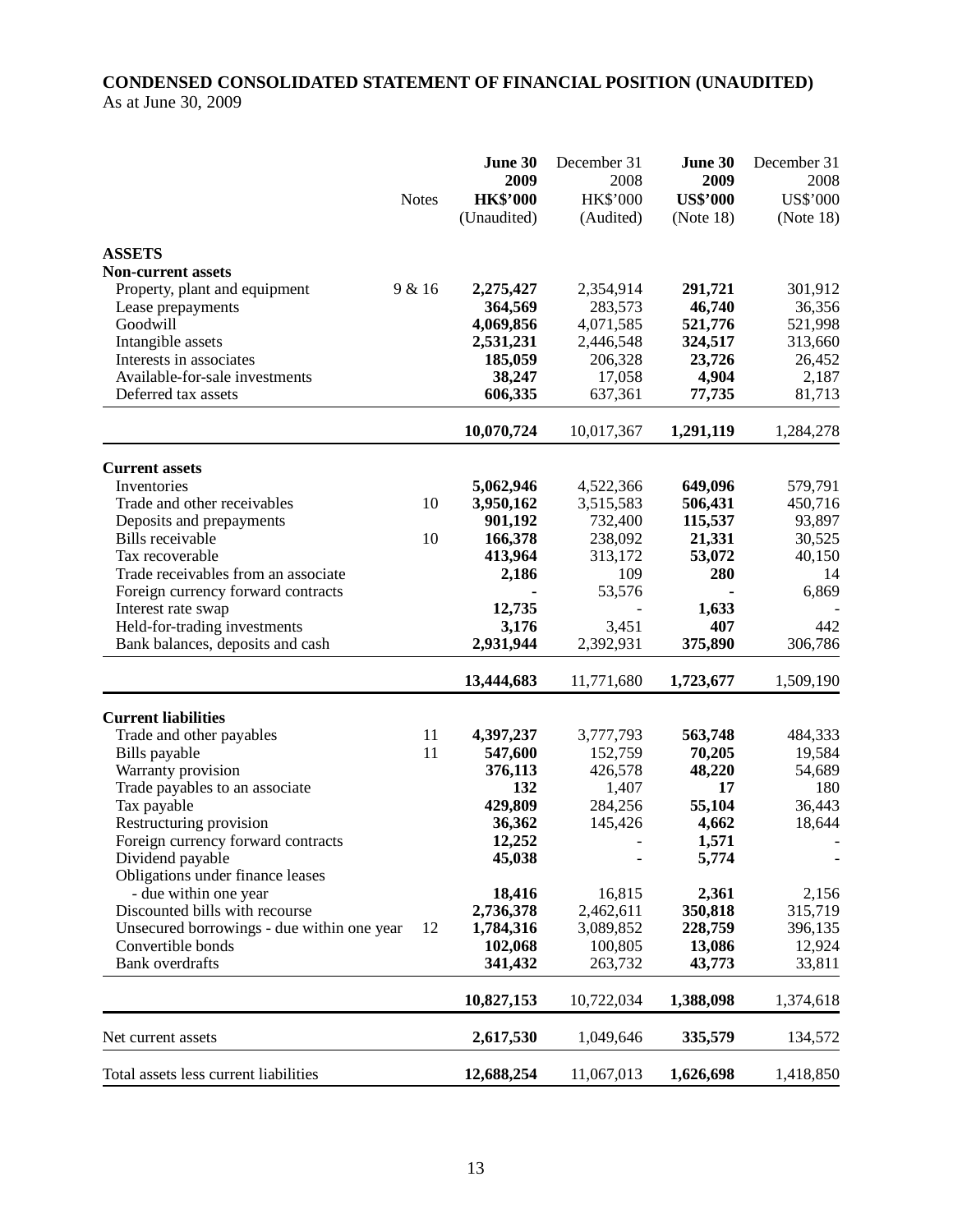# **CONDENSED CONSOLIDATED STATEMENT OF FINANCIAL POSITION (UNAUDITED)**  As at June 30, 2009

|                                                                                                                                                                                                                            | <b>Notes</b> | June 30<br>2009<br><b>HK\$'000</b><br>(Unaudited)    | December 31<br>2008<br><b>HK\$'000</b><br>(Audited) | June 30<br>2009<br><b>US\$'000</b><br>(Note 18) | December 31<br>2008<br><b>US\$'000</b><br>(Note 18) |
|----------------------------------------------------------------------------------------------------------------------------------------------------------------------------------------------------------------------------|--------------|------------------------------------------------------|-----------------------------------------------------|-------------------------------------------------|-----------------------------------------------------|
| <b>CAPITAL AND RESERVES</b><br>Share capital<br>Reserves                                                                                                                                                                   | 13           | 150,125<br>7,114,239                                 | 150,125<br>6,689,010                                | 19,247<br>912,081                               | 19,247<br>857,568                                   |
| Equity attributable to owners of the parent<br>Minority interests                                                                                                                                                          |              | 7,264,364<br>104,936                                 | 6,839,135<br>108,303                                | 931,328<br>13,453                               | 876,815<br>13,885                                   |
| Total equity                                                                                                                                                                                                               |              | 7,369,300                                            | 6,947,438                                           | 944,781                                         | 890,700                                             |
| <b>NON-CURRENT LIABILITIES</b><br>Obligations under finance leases<br>- due after one year<br>Convertible bonds<br>Unsecured borrowings - due after one year<br>Retirement benefit obligations<br>Deferred tax liabilities | 14<br>12     | 57,707<br>914,963<br>3,148,043<br>737,763<br>460,478 | 60,265<br>2,870,703<br>768,236<br>420,371           | 7,398<br>117,303<br>403,595<br>94,585<br>59,036 | 7,726<br>368,038<br>98,492<br>53,894                |
|                                                                                                                                                                                                                            |              | 5,318,954                                            | 4,119,575                                           | 681,917                                         | 528,150                                             |
| Total equity and non-current liabilities                                                                                                                                                                                   |              | 12,688,254                                           | 11,067,013                                          | 1,626,698                                       | 1,418,850                                           |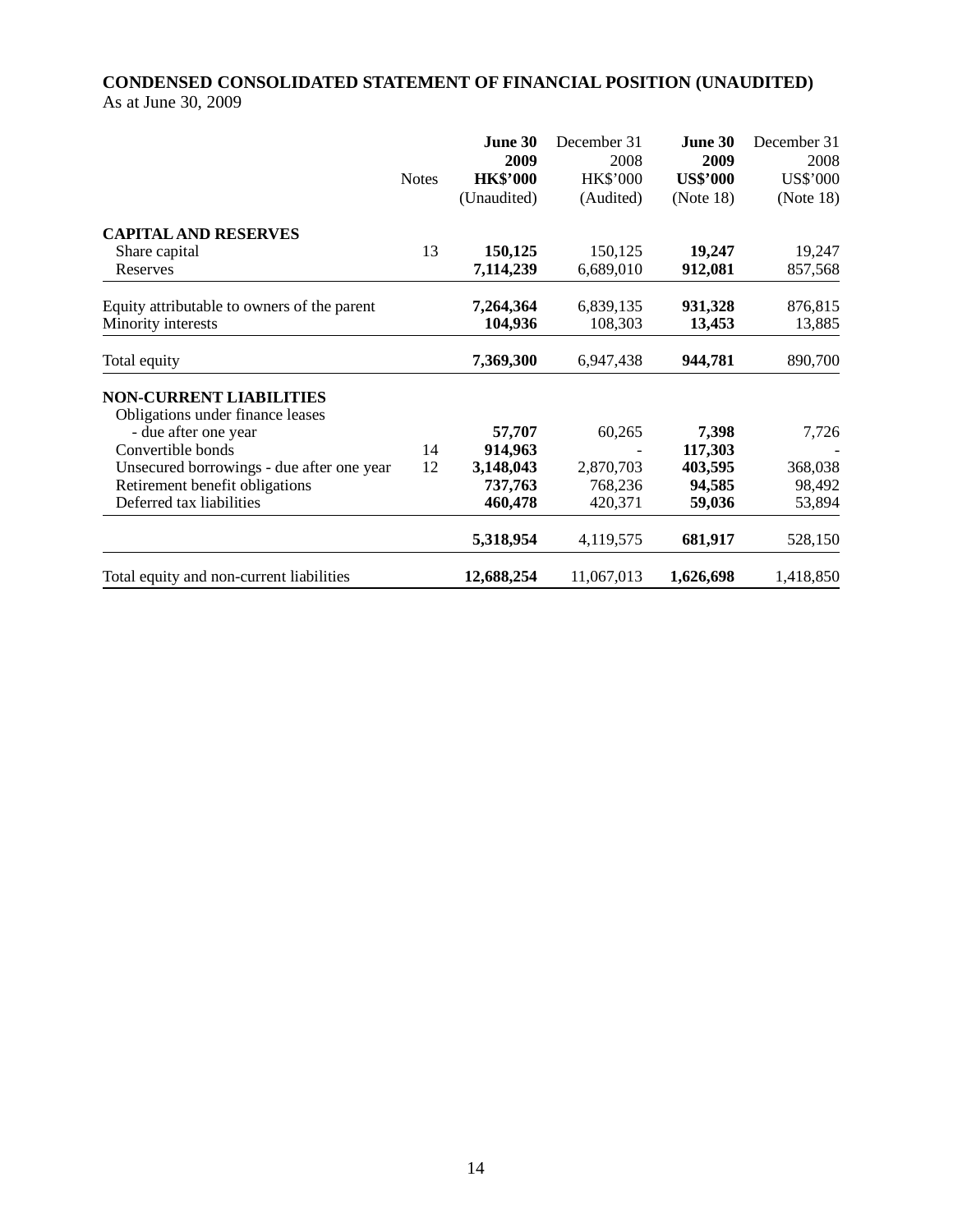#### **NOTES TO THE CONDENSED CONSOLIDATED FINANCIAL STATEMENTS (UNAUDITED)**

#### **1. Basis of preparation and accounting policies**

The condensed consolidated financial statements have been prepared in accordance with Hong Kong Accounting Standard ("HKAS") 34 "Interim Financial Reporting" issued by the Hong Kong Institute of Certified Public Accountants and the applicable disclosure requirements of Appendix 16 to the Rules Governing the Listing of Securities on the Stock Exchange of Hong Kong Limited.

#### **2. Significant accounting policies**

The condensed consolidated financial statements have been prepared on the historical cost basis except for certain financial instruments which are measured at fair value.

A number of new or revised standards, amendments and interpretations are effective for the financial year beginning on January 1, 2009. The accounting policies used in the condensed consolidated financial statements are consistent with those followed in the preparation of the Group's financial statements for the year ended December 31, 2008, except for the adoption of HKAS 23 (revised) and accounting policies of warrants.

#### **HKAS 1 (revised 2007) "Presentation of Financial Statements"**

(effective for annual periods beginning on or after January 1, 2009)

HKAS 1 (revised 2007) has introduced a number of terminology changes (including revised titles for the condensed consolidated financial statements) and has resulted in a number of changes in presentation and disclosure. However, HKAS 1 (revised 2007) has had no impact on the reported results or financial position of the Group.

#### **HKAS 23 (revised) "Borrowing Costs"**

(effective for annual periods beginning on or after January 1, 2009)

HKAS 23 (revised) eliminated the option available under the previous version of HKAS 23 to recognize all borrowing costs immediately as an expense. To the extent borrowing costs related to the acquisition, construction or production of a qualifying asset, HKAS 23 (revised) requires that they be capitalized as part of the cost of the asset. All other borrowing costs should be expensed as incurred. The Group has applied the transitional provision in HKAS 23 (revised) and applied the revised accounting policy to borrowing costs relating to qualifying assets for which the commencement date for capitalization is on or after January 1, 2009. As the revised accounting policy has been applied prospectively since January 1, 2009, the change has had no impact on accounts reported in prior accounting periods. For the six months period ended June 30, 2009, borrowing costs of HK\$13,564,000 have been capitalized in property, plant and equipment.

#### **Warrants**

Warrants issued by the Company that will be settled by a fixed amount of cash for a fixed number of the Company's own equity instruments is equity. The proceed received from the issue of warrants is recognized in equity (warrant reserve). The warrant reserve will be transferred to share capital and share premium accounts upon the exercise of warrants. When the warrants are still not exercised at the expiry date, the amount previously recognized in warrant reserve will be transferred to retained profits.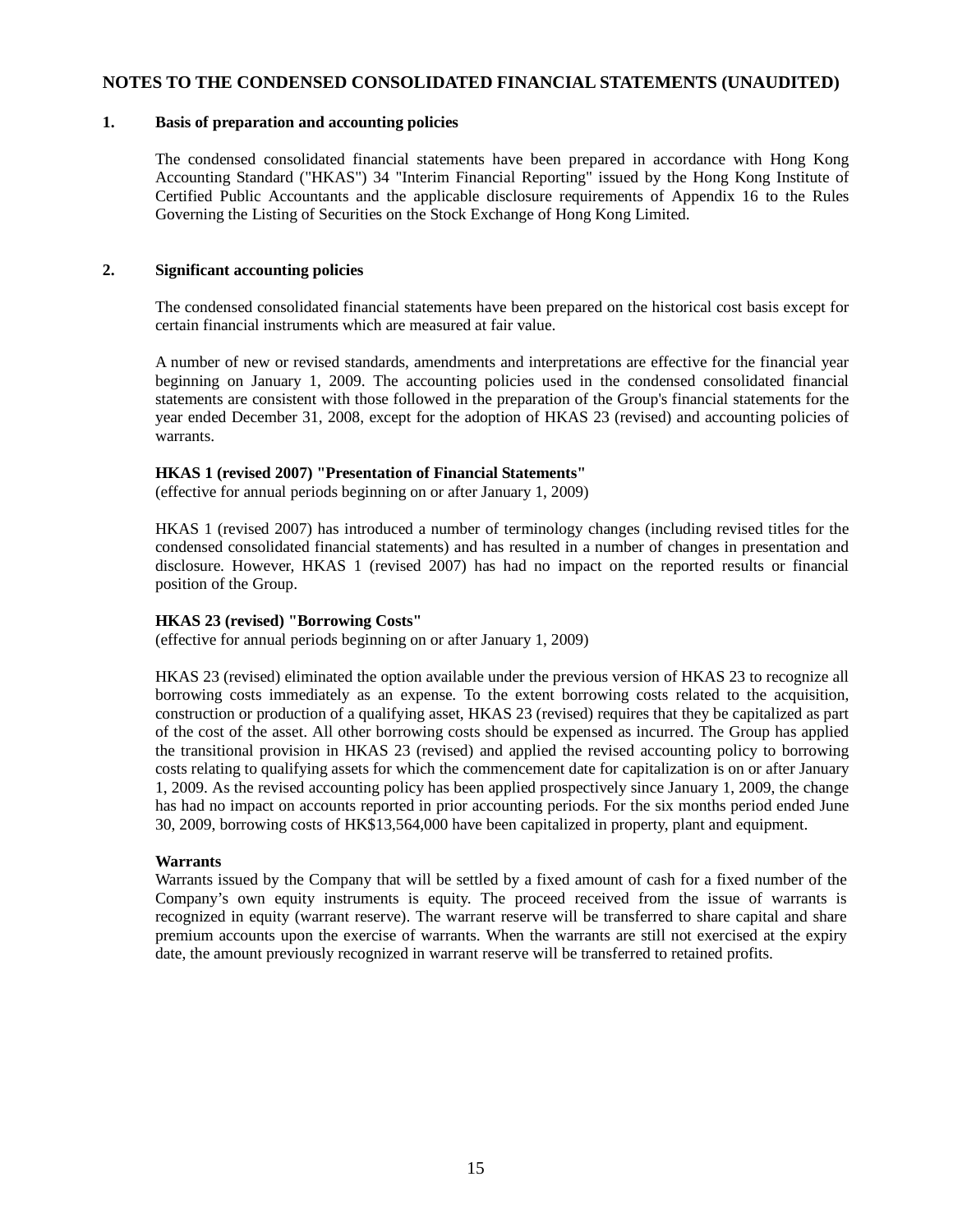#### **3. Segment information**

The Group has adopted Hong Kong Financial Reporting Standards ("HKFRSs") 8 "Operating Segments" with effect from January 1, 2009. HKFRS 8 requires operating segments to be identified on the basis of internal reports about components of the Group that are regularly reviewed by the chief operating decision maker (the "CODM") in order to allocate resources to the segment and to assess its performance. In contrast, the predecessor Standard (HKAS 14 "Segment Reporting") required an entity to identify two sets of segments (business and geographical), using a risks and rewards approach, with the entity's "system of internal financial reporting to key management personnel" serving only as the starting point for the identification of such segments. The application of HKFRS 8 has not resulted in the redesignation of the Group's reportable segments determined in accordance with HKAS 14, nor has the adoption of HKFRS 8 changed the basis of measurement of segment profit or loss.

The following is an analysis of the Group's revenue and results by operating segment for the period under review:

For the period ended June 30, 2009

|                     | <b>Power</b><br>Equipment<br><b>HK\$'000</b> | <b>Floor Care</b><br>and Appliances<br><b>HK\$'000</b> | <b>Eliminations</b><br><b>HK\$'000</b> | <b>Consolidated</b><br><b>HK\$'000</b> |
|---------------------|----------------------------------------------|--------------------------------------------------------|----------------------------------------|----------------------------------------|
| Turnover            |                                              |                                                        |                                        |                                        |
| External sales      | 8,156,104                                    | 3,185,781                                              | ٠                                      | 11,341,885                             |
| Inter-segment sales | 7.141                                        | 123,050                                                | (130, 191)                             |                                        |
|                     | 8,163,245                                    | 3,308,831                                              | (130, 191)                             | 11,341,885                             |

For the period ended June 30, 2008

|                     | Power<br>Equipment<br><b>HK\$'000</b> | Floor Care<br>and Appliances<br><b>HK\$'000</b> | Eliminations<br><b>HK\$'000</b> | Consolidated<br><b>HK\$'000</b> |
|---------------------|---------------------------------------|-------------------------------------------------|---------------------------------|---------------------------------|
| Turnover            |                                       |                                                 |                                 |                                 |
| External sales      | 9,205,570                             | 3,929,471                                       |                                 | 13,135,041                      |
| Inter-segment sales | 13,576                                | 80.347                                          | (93, 923)                       |                                 |
|                     | 9,219,146                             | 4,009,818                                       | (93, 923)                       | 13,135,041                      |

Inter-segment sales are charged at prevailing market rates.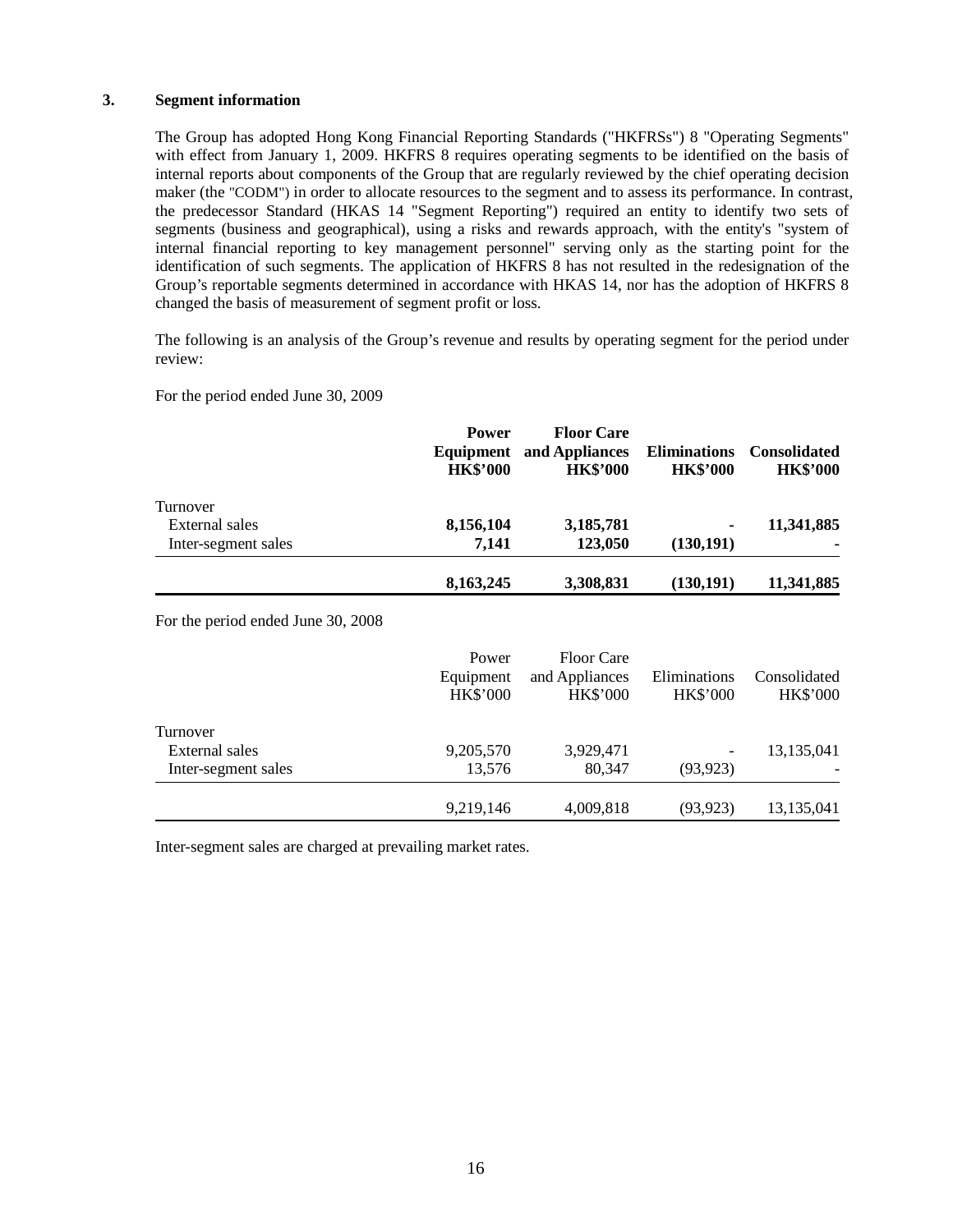#### **3. Segment information - continued**

|                                                                    | Six months period ended June 30 |                   |                                  |                 |                      |                                  |
|--------------------------------------------------------------------|---------------------------------|-------------------|----------------------------------|-----------------|----------------------|----------------------------------|
|                                                                    |                                 | 2009              |                                  |                 | 2008                 |                                  |
|                                                                    |                                 | <b>Floor</b>      |                                  |                 | Floor                |                                  |
|                                                                    | <b>Power</b>                    | Care and          |                                  | Power           | Care and             |                                  |
|                                                                    | Equipment                       | <b>Appliances</b> | <b>Consolidated</b>              |                 | Equipment Appliances | Consolidated                     |
|                                                                    | <b>HK\$'000</b>                 | <b>HK\$'000</b>   | <b>HK\$'000</b>                  | <b>HK\$'000</b> | <b>HK\$'000</b>      | <b>HK\$'000</b>                  |
| Segment results before restructuring<br>and relocation costs       | 414,338                         | 98,452            | 512,790                          | 667,979         | 174,110              | 842,089                          |
| Restructuring and relocation costs                                 |                                 |                   | ۰                                | (117, 542)      | (48, 744)            | (166, 286)                       |
| Segment results<br>Finance costs<br>Share of results of associates | 414,338                         | 98,452            | 512,790<br>(238, 552)<br>(1,281) | 550,437         | 125,366              | 675,803<br>(262, 316)<br>(1,315) |
| Profit before taxation                                             |                                 |                   | 272,957                          |                 |                      | 412,172                          |
| Taxation                                                           |                                 |                   | (18, 486)                        |                 |                      | (52,062)                         |
| Profit for the period                                              |                                 |                   | 254,471                          |                 |                      | 360,110                          |

Segment profit represents the profit earned by each segment without allocation of share of results of associates and finance costs. This is the measure reported to the Group's Chief Executive Officer, the CODM of the Group, for the purpose of resource allocation and performance assessment.

The following is an analysis of the Group's assets by operating segment reported to CODM of the Group:

|                           | <b>June 30</b><br>2009 | December 31<br>2008 |
|---------------------------|------------------------|---------------------|
|                           | <b>HK\$'000</b>        | <b>HK\$'000</b>     |
| Power Equipment           | 14,633,019             | 13,233,658          |
| Floor Care and Appliances | 4,745,087              | 5,005,597           |
|                           | 19,378,106             | 18,239,255          |

#### **4. Restructuring and relocation costs**

The Strategic Repositioning Plan of the Group was completed in 2008. The relevant restructuring provisions were charged as restructuring costs in 2008. Relocation costs in 2008 mainly represented expenses that did not qualify to be recognized as part of the restructuring provision but that still related to the Group's restructuring activities.

#### **5. Taxation charge**

|                     | Six months period ended |                 |  |  |
|---------------------|-------------------------|-----------------|--|--|
|                     |                         | June 30         |  |  |
|                     | 2009                    | 2008            |  |  |
|                     | <b>HK\$'000</b>         | <b>HK\$'000</b> |  |  |
| Current tax:        |                         |                 |  |  |
| Hong Kong           | 44,047                  | 43,318          |  |  |
| <b>Overseas Tax</b> | (54,768)                | (27,076)        |  |  |
| Deferred Tax        | 29,207                  | 35,820          |  |  |
|                     | 18,486                  | 52,062          |  |  |

Hong Kong Profits Tax is calculated at 16.5% (2008: 16.5%) of the estimated assessable profits for the period.

Taxation arising in other jurisdictions is calculated at the rates prevailing in the relevant jurisdictions.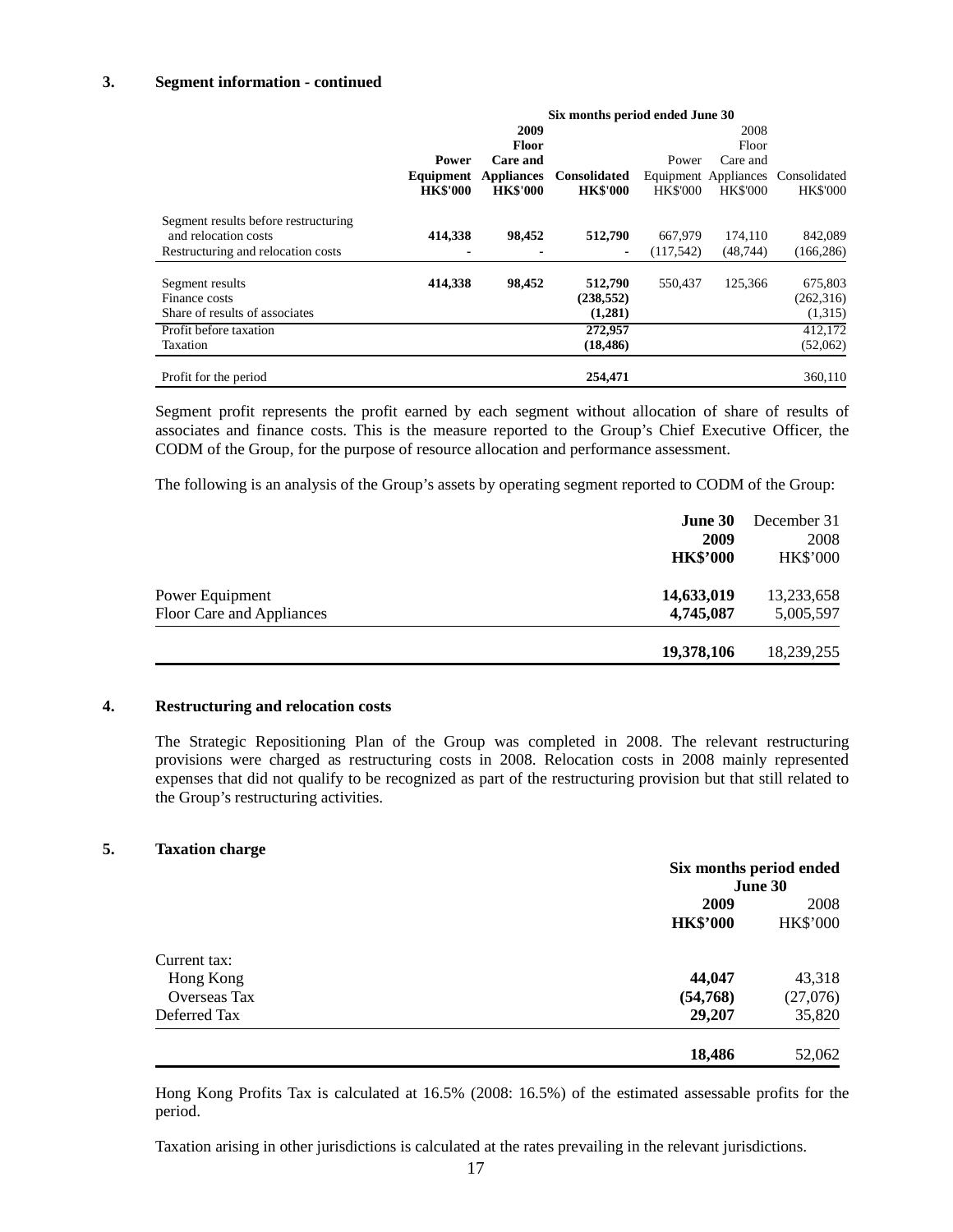#### **6. Profit for the period**

|                                                                       | Six months period ended<br><b>June 30</b> |                 |
|-----------------------------------------------------------------------|-------------------------------------------|-----------------|
|                                                                       | 2009<br>2008                              |                 |
|                                                                       | <b>HK\$'000</b>                           | <b>HK\$'000</b> |
| Profit for the period has been arrived at after charging (crediting): |                                           |                 |
| Depreciation and amortization of property, plant and equipment        | 261,436                                   | 264,757         |
| Amortization of lease prepayment                                      | 4,855                                     | 859             |
| Amortization of intangible assets                                     | 130,613                                   | 86,490          |
| Total depreciation and amortization                                   | 396,904                                   | 352,106         |
| Exchange loss (gain)                                                  | 25,528                                    | (85,994)        |
| Staff costs                                                           | 1,520,161                                 | 1,631,822       |

## **7. Dividends**

A dividend of HK3.00 cents per share (2007: HK1.50 cents per share) was paid to shareholders as the final dividend for 2008 on July 31, 2009.

The Directors have determined that an interim dividend of HK3.00 cents per share (2008: HK3.00 cents per share) should be paid to the shareholders of the Company whose names appear in the Register of Members on September 18, 2009.

#### **8. Earnings per share**

The calculation of the basic and diluted earnings per share attributable to the ordinary shareholders of the Company is based on the following data:

|                                                               |                 | Six months period ended     |
|---------------------------------------------------------------|-----------------|-----------------------------|
|                                                               |                 | June 30                     |
|                                                               | 2009            |                             |
|                                                               | <b>HK\$'000</b> | <b>HK\$'000</b>             |
| Earnings for the purpose of basic earnings per share:         |                 |                             |
| Profit for the period attributable to owners of the parent    | 257,845         | 354,669                     |
| Effect of dilutive potential ordinary shares:                 |                 |                             |
| Effective interest on convertible bonds (net of tax)          | 4,744           | 1,033                       |
|                                                               |                 |                             |
| Earnings for the purpose of diluted earnings per share        | 262,589         | 355,702                     |
| Weighted average number of ordinary shares for the purpose of |                 |                             |
| basic earnings per share                                      |                 | 1,501,252,152 1,501,252,152 |
| Effect of dilutive potential ordinary shares:                 |                 |                             |
|                                                               |                 |                             |
| Share options                                                 | 36,685          | 124,230                     |
| Convertible bonds                                             | 61,388,372      | 5,722,679                   |
| Warrants                                                      | 13,916,237      |                             |
|                                                               |                 |                             |
| Weighted average number of ordinary shares for the purpose of |                 |                             |
| diluted earnings per share                                    |                 | 1,576,593,446 1,507,099,061 |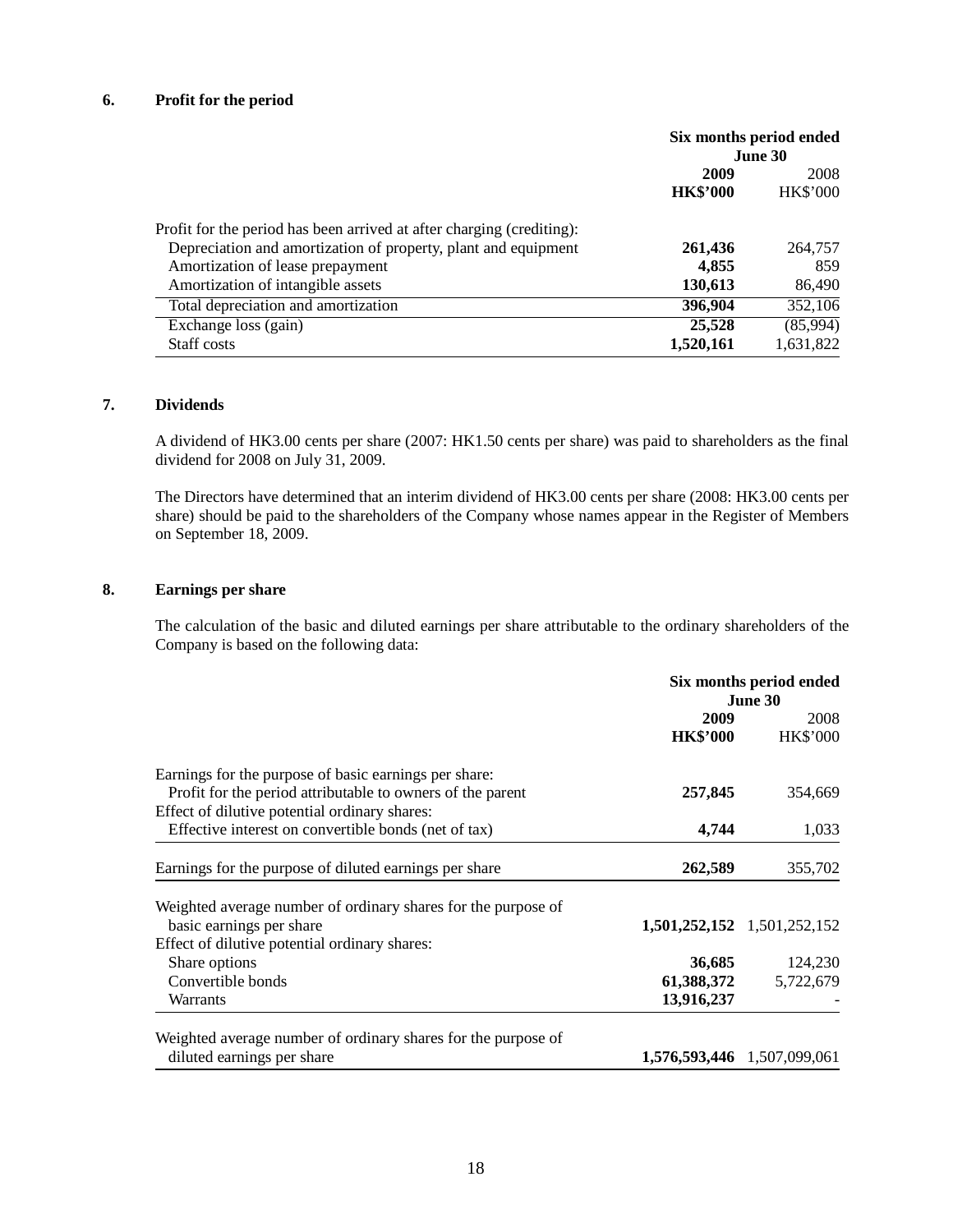## **9. Additions of property, plant and equipment**

During the period, the Group spent approximately HK\$281 million (for the six months ended June 30, 2008: HK\$411 million) on the acquisition of property, plant and equipment.

#### **10. Trade and other receivables/Bills receivable**

The Group has a policy of allowing credit periods ranging from 60 days to 120 days. The aging analysis of trade receivables is as follows:

|                         | June 30<br>2009<br><b>HK\$'000</b> | December 31<br>2008<br><b>HK\$'000</b> |
|-------------------------|------------------------------------|----------------------------------------|
| $0$ to 60 days          | 3,229,789                          | 2,652,165                              |
| $61$ to 120 days        | 207,751                            | 353,212                                |
| 121 days or above       | 296,107                            | 299,582                                |
| Total trade receivables | 3,733,647                          | 3,304,959                              |
| Other receivables       | 216,515                            | 210,624                                |
|                         | 3,950,162                          | 3,515,583                              |

All the Group's bills receivable at June 30, 2009 are due within 120 days.

#### **11. Trade and other payables/Bills payable**

The aging analysis of trade payables is as follows:

|                                        | <b>June 30</b><br>2009<br><b>HK\$'000</b> | December 31<br>2008<br><b>HK\$'000</b> |
|----------------------------------------|-------------------------------------------|----------------------------------------|
| $0$ to 60 days<br>61 to 120 days       | 2,313,429<br>540,908                      | 1,560,330<br>483,519                   |
| 121 days or above                      | 39,956                                    | 27,579                                 |
| Total trade payables<br>Other payables | 2,894,293<br>1,502,944                    | 2,071,428<br>1,706,365                 |
|                                        | 4,397,237                                 | 3,777,793                              |

All the Group's bills payable at June 30, 2009 are due within 120 days.

#### **12. Unsecured bank borrowings**

During the period, the Group obtained new bank borrowings in the amount of HK\$986 million (2008: HK\$703 million) which are either LIBOR or Hong Kong best lending rates based. The proceeds were used for refinancing of the Group's short term debt including the repayment of a syndicated loan of US\$134,000,000, approximately HK\$1,045,200,000.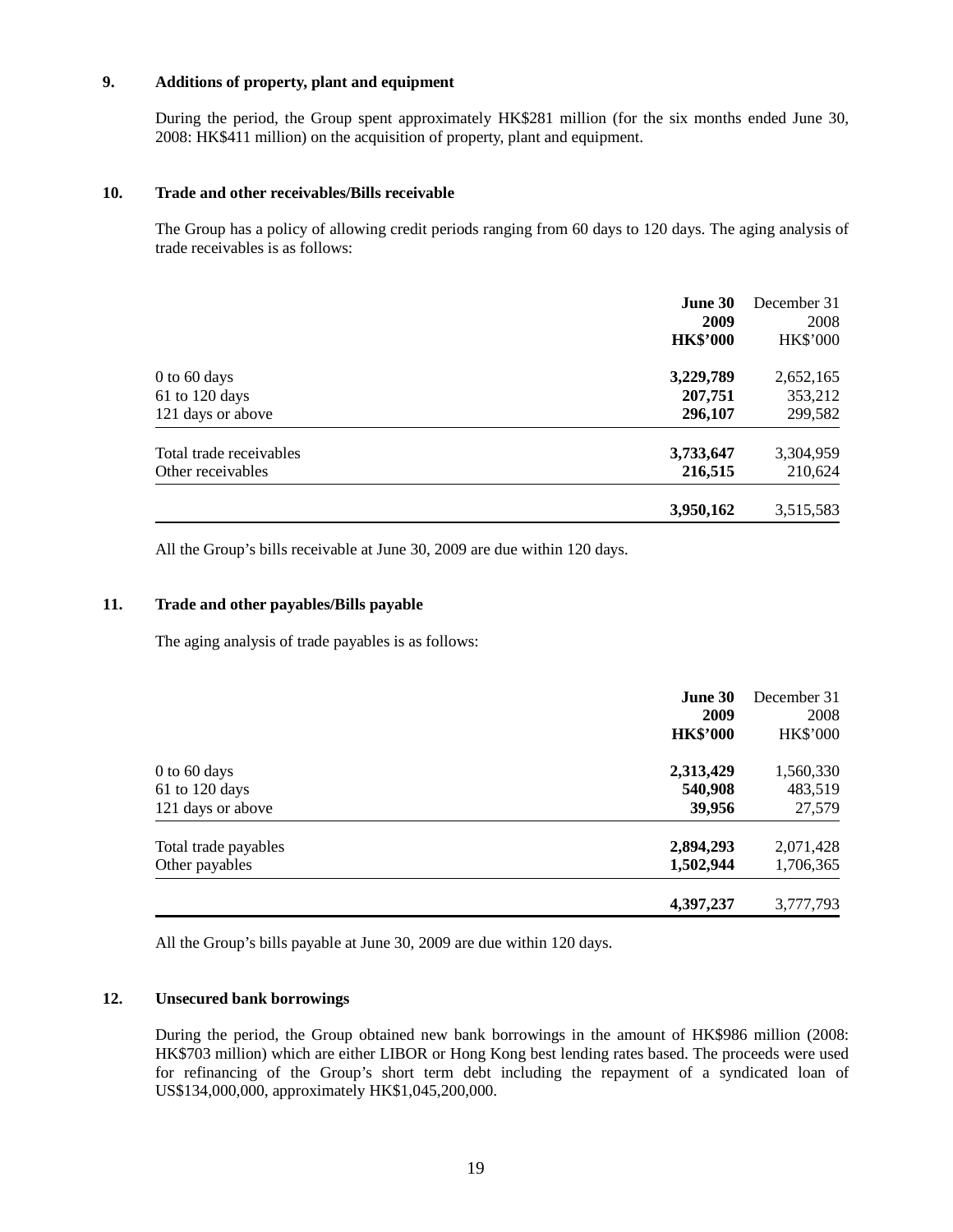|                                                             | Number of shares |                             | <b>Share capital</b> |                 |
|-------------------------------------------------------------|------------------|-----------------------------|----------------------|-----------------|
|                                                             | June 30          | December 31                 | June 30              | December 31     |
|                                                             | 2009             | 2008                        | 2009                 | 2008            |
|                                                             |                  |                             | <b>HK\$'000</b>      | <b>HK\$'000</b> |
| Ordinary shares of HK\$0.10 each                            |                  |                             |                      |                 |
| Authorised                                                  |                  | 2,400,000,000 2,400,000,000 | 240,000              | 240,000         |
| Issued and fully paid at beginning<br>and end of the period |                  | 1,501,252,152 1,501,252,152 | 150,125              | 150.125         |

#### **14. Convertible bonds**

During the period, the Group issued two tranches of 5-year 8.5% coupon convertible bonds with an aggregate principal amount of US\$150,000,000, approximately HK\$1,170,000,000 ("Convertible Bonds 2014") and 55,888,500 warrants ("Warrants 2012"). Unless previously redeemed, converted or purchased and cancelled, Convertible Bonds 2014 will be redeemed at its principal amount on the maturity date at April 30, 2014. The Warrants 2012 are detachable from the Convertible Bonds 2014.

The holders of the Convertible Bonds 2014 have the right to convert all or any portion of the Convertible Bonds 2014 into shares of the Company at an initial conversion price of HK\$5.20 (to be converted to United States dollar at the fixed exchange rate of  $HK$7.75 = US$1.0$  per share, subject to anti-dilutive adjustment, from October 30, 2010 to April 20, 2014 ("Conversion Rights"). The conversion will result in the Company issuing a fixed number of shares of the Company in settlement of a fixed amount of cash.

Warrants 2012 are exercisable at any time from April 30, 2010 to April 30, 2012 at an exercise price of HK\$5.10 (to be converted to United States dollar at the fixed exchange rate of HK\$7.75 = US\$1.0) per share, subject to anti-dilutive adjustment, to subscribe for shares of the Company.

The fair value of the liability component was estimated at the issue date using an equivalent market interest rate for a similar bond without the Conversion Rights and Warrants 2012. The residual amount is assigned as the equity component, representing the estimated fair value of Warrants 2012 with the remaining balance allocated to the Conversion Rights and is included in shareholders' equity.

The weighted average effective interest rate of the Convertible Bonds 2014 is 15.57%.

#### **15. Contingent liabilities**

| <b>June 30</b>                                            | December 31     |
|-----------------------------------------------------------|-----------------|
| 2009                                                      | 2008            |
| <b>HK\$'000</b>                                           | <b>HK\$'000</b> |
|                                                           |                 |
| Guarantees given to banks in respect of credit facilities |                 |
| 29,042<br>utilized by associates                          | 31,659          |